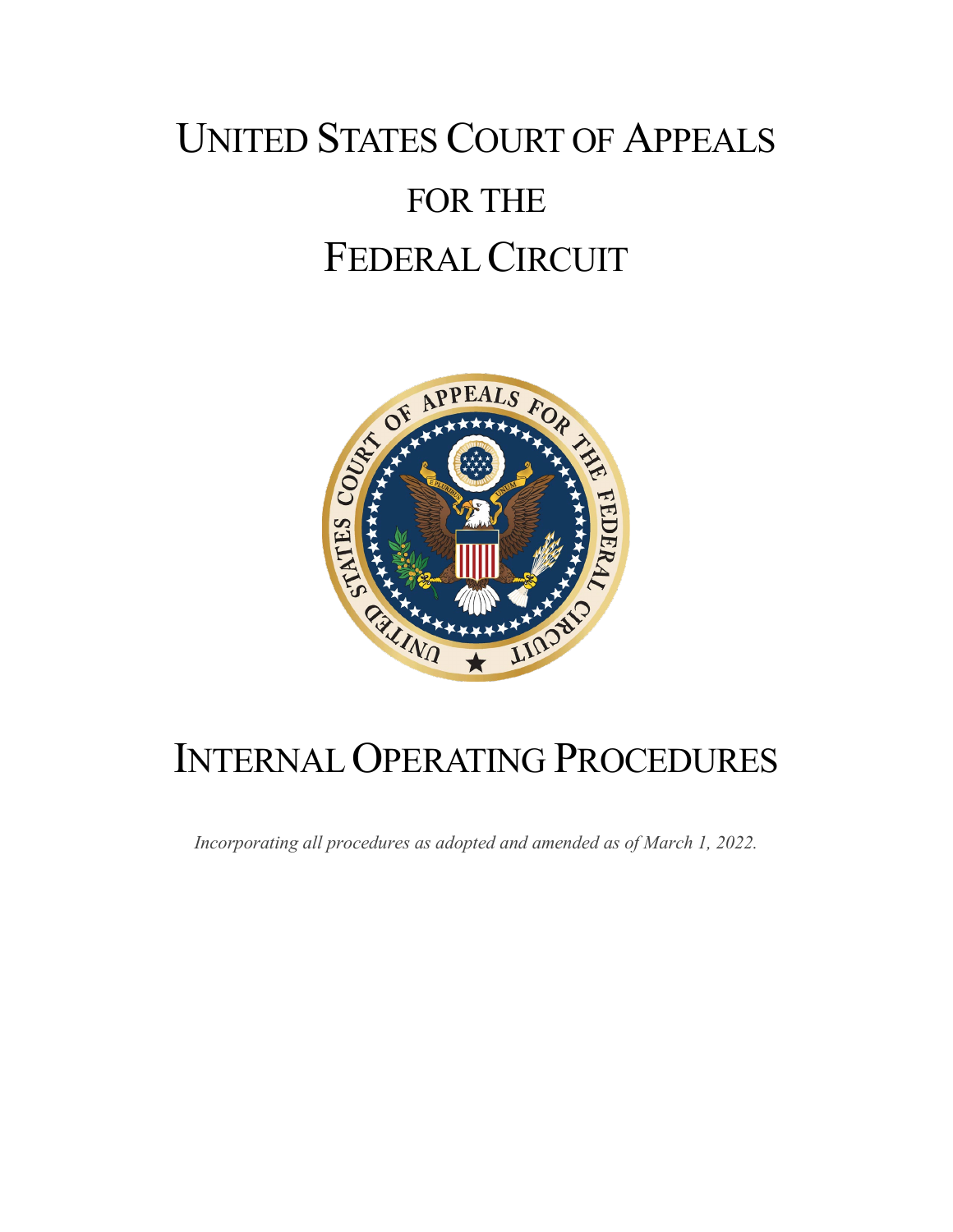# TABLE OF CONTENTS

<span id="page-1-0"></span>

| IOP#           | <b>SUBJECT</b>                                                                       | <b>PAGE</b>    |
|----------------|--------------------------------------------------------------------------------------|----------------|
| $\mathbf{1}$   | <b>INTERNAL OPERATING PROCEDURES (IOPs) AND</b><br><b>DEFINITIONS</b>                | $\mathbf{1}$   |
| $\overline{2}$ | MOTION AND PETITION PRACTICE                                                         | $\overline{3}$ |
| $\overline{3}$ | MERITS PANELS - DISTRIBUTION OF BRIEFS, RECORDS, AND<br><b>FILES</b>                 | $\overline{7}$ |
| $\overline{4}$ | BRIEFS, APPENDICES, AND HEARINGS IN CASES INVOLVING<br>PROTECTIVE ORDER              | 9              |
| 5              | <b>RECUSAL</b>                                                                       | 10             |
| 6              | <b>VISITING JUDGES</b>                                                               | 11             |
| $\overline{7}$ | ORAL ARGUMENT                                                                        | 12             |
| 8              | PANEL CONFERENCE - AUTHORING ASSIGNMENT                                              | 13             |
| 9              | DISPOSITION OF CASES - OPINIONS AND ORDERS - VACATE,<br><b>REVERSE, REMAND-COSTS</b> | 14             |
| 10             | PRECEDENTIAL / NONPRECEDENTIAL OPINIONS AND<br><b>ORDERS</b>                         | 17             |
| 11             | UNIFORMITY OF CITATION                                                               | 20             |
| 12             | PETITIONS FOR PANEL REHEARING                                                        | 22             |
| 13             | BASES FOR HEARING EN BANC OR REHEARING EN BANC                                       | 25             |
| 14             | HEARING AND REHEARING EN BANC - DISSOLUTION OF EN<br><b>BANC</b>                     | 26             |
| 15             | REMAND FROM THE SUPREME COURT                                                        | 39             |

*The date listed for each Internal Operating Procedure is the date the Internal Operating Procedure was last amended.*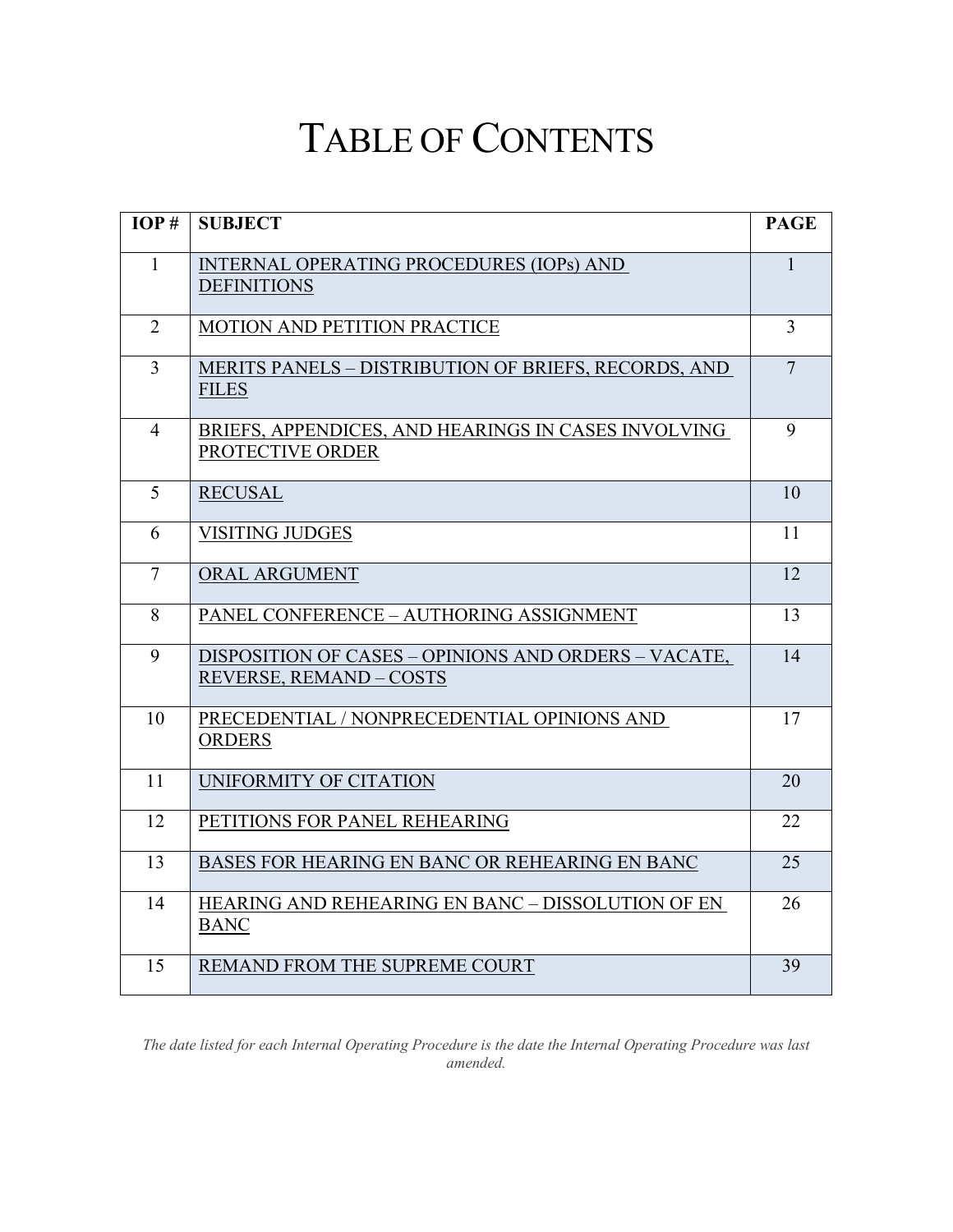#### **NOTICE**

Because the Internal Operating Procedures (IOPs) govern internal court procedures, they are not intended to replace or supplement the Federal Rules of Appellate Procedure or the Federal Circuit Rules, which govern procedures in appeals. Counsel should not cite the IOPs in appeal filings or rely on them to avoid controlling statutes or rules.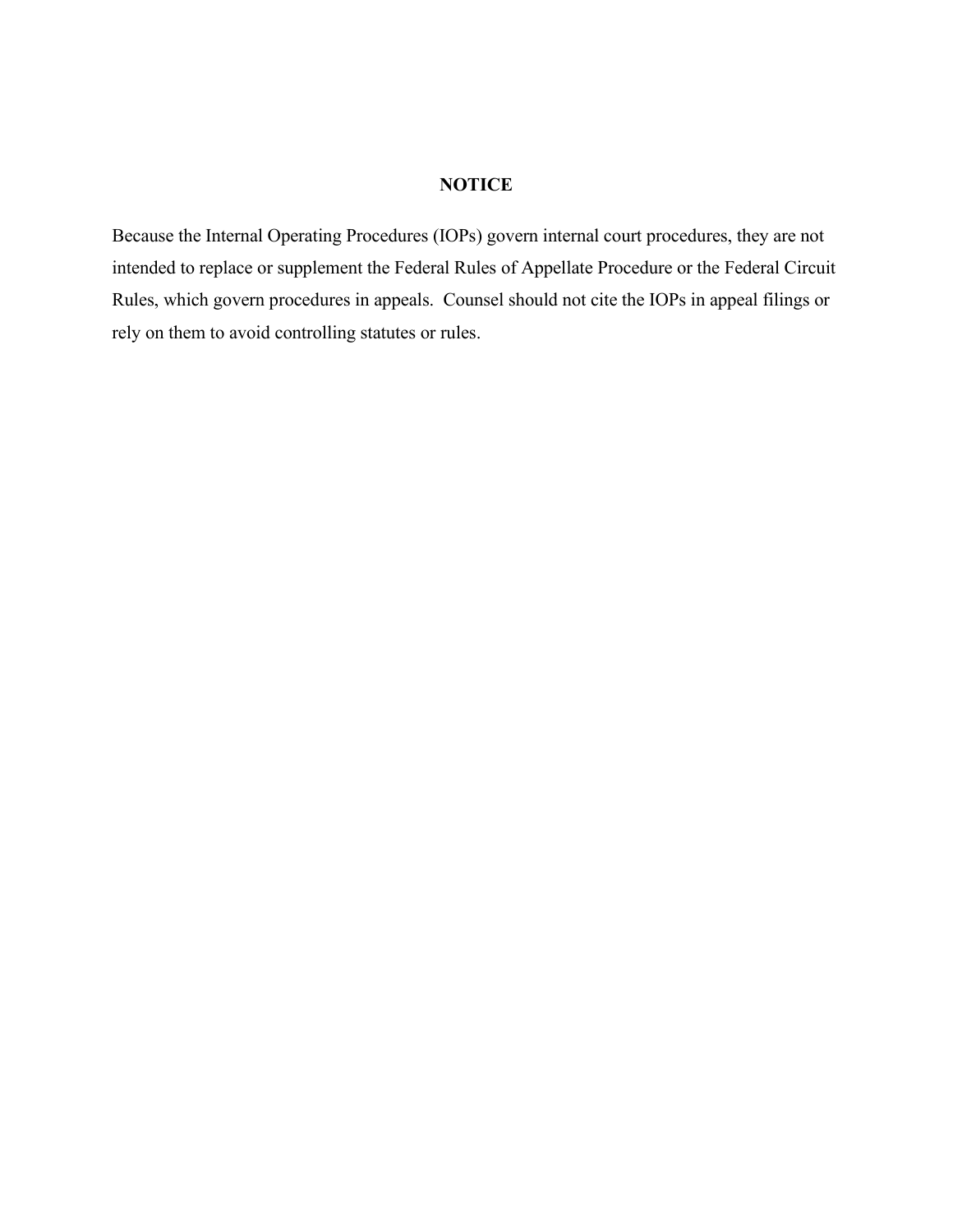# **Subject:** INTERNAL OPERATING PROCEDURES (IOPs) AND DEFINITIONS

## <span id="page-3-0"></span>**1. IOPs.**

These "Internal Operating Procedures" (IOPs) cover the essential processes of this court. The court reserves the right to depart from a provision in the IOPs when circumstances require.

# **2. Definitions.**

- "Session" The sitting of a panel to hear a series of calendared cases over a set period of days.
- "Court Session" The period of days in which one or more panels is sitting.
- "Presiding Judge" The senior active judge sitting with a merits panel.
- "Lead Judge" The motions panel member designated to receive and initially consider motions and their disposition.
- "Submission" Occurs immediately after hearing, or on the date a case is submitted on the briefs.
- "Issuance" Occurs when the clerk makes an opinion or order available to the parties, public, and subscribers.
- "Disposition Sheets" Issued by the clerk, as required, to reflect daily and weekly dispositions.
- "Motions Panel" Three judges assigned on a rotating basis to review motions received during a prescribed month.
- "Merits Panel" Three or more judges assigned to consider the briefs, hear oral argument, if any, decide the case, and render an appropriate opinion or opinions. Where appropriate, "merits panel" may be read as including "the court en banc."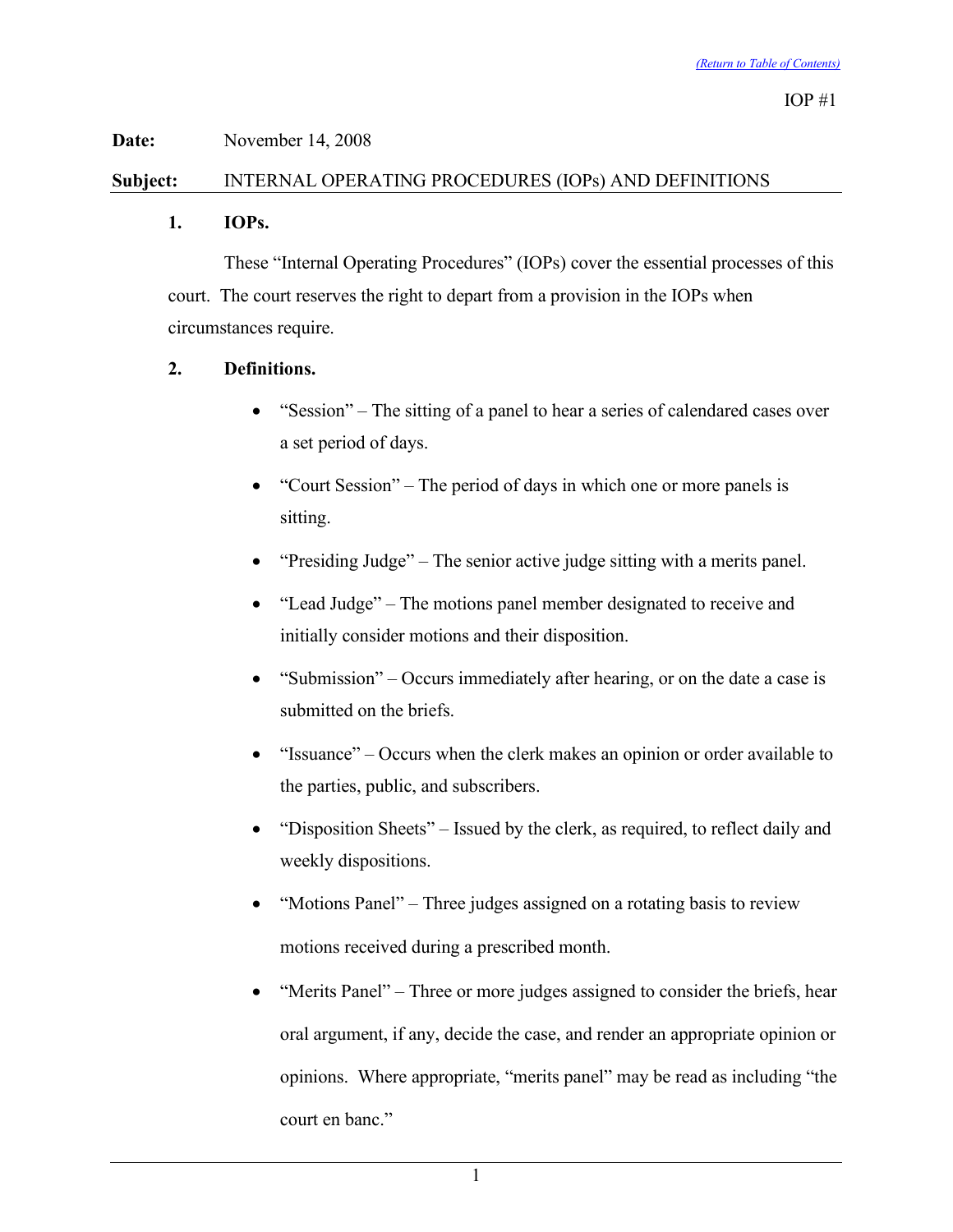• "Quorum" – In determining whether a quorum exists for en banc purposes, more than half of all circuit judges in regular active service, including recused or disqualified judges, must be eligible to participate in the en banc process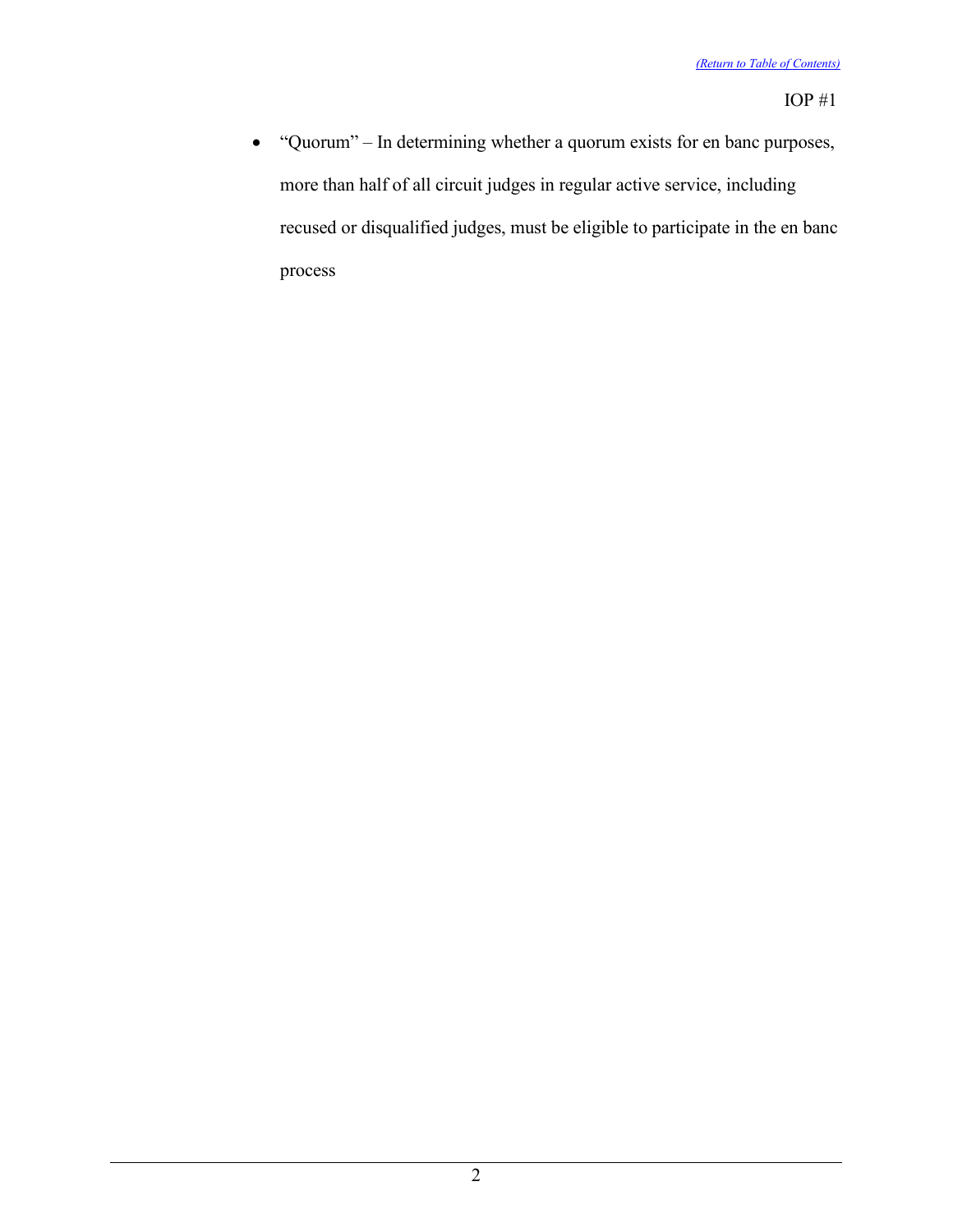### **Subject:** MOTION AND PETITION PRACTICE

#### <span id="page-5-0"></span>**1. Motions.**

Each month, the chief judge appoints a three-judge motions panel and designates a lead judge.

## **2. Clerk.**

(a) Before the appeal has been calendared, the clerk may grant a motion during that period and specified in Fed. Cir. R. 27(h) which contains a representation that the motion has the consent of the parties.

(b) After the appeal has been calendared, the clerk shall refer all motions specified in Fed. Cir. R. 27(h) to all members of the merits panel.

(c) Notwithstanding representations of consent, the clerk may decline to grant a motion if its allowance would be a substantial divergence from routine practice before the court. The clerk shall refer such a motion to the senior staff attorney (SSA) if the appeal has not been calendared and to the merits panel if the case has been calendared.

# **3. Senior Staff Attorney.**

All precalendar motions requiring action by a judge or judges of the motions panel will be delivered by the clerk to the SSA, who shall be responsible for assisting the motions panel in the processing of such motions.

# **4. Prepaneling Motions.**

The clerk transmits to the SSA a motion or response filed before the case is assigned to a merits panel. In appropriate cases, a motion filed after the principal briefs have been filed may be deferred under the clerk's signature for consideration by the merits panel and delivered with the briefs and materials in the case. When a motion is under consideration by a motions panel and has not been referred to a merits panel, the lead judge may direct that all papers subsequently filed in relation to that motion will be acted upon by that motions panel. When a motion relates to an appeal that previously was heard by a merits panel and the merits panel remanded the case, the SSA may refer the motion to

3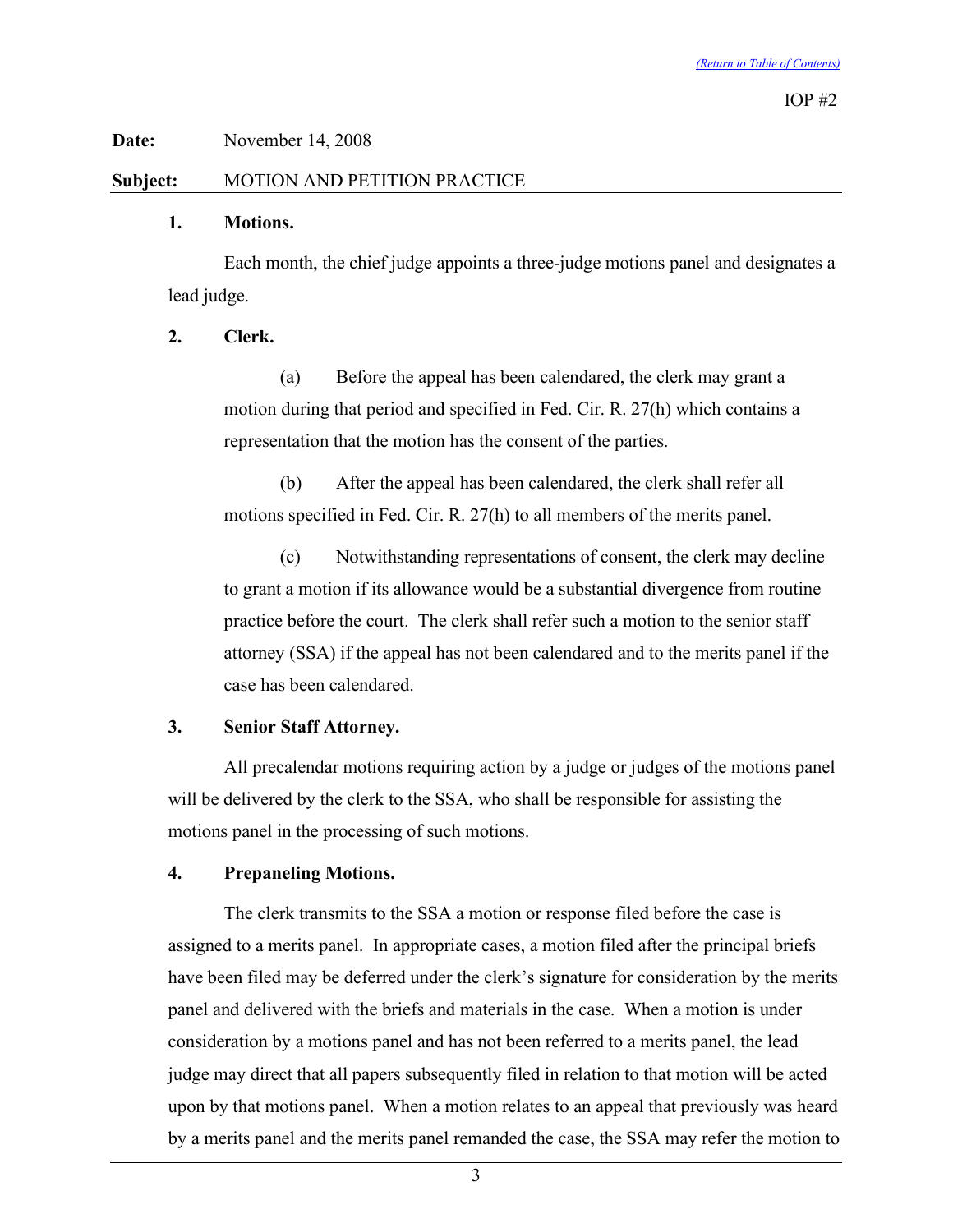that merits panel. If that previous merits panel is not available, the SSA may refer the motion to the remaining judge or judges of that panel and one or two newly selected judges.

# **(a) Non-Emergency Motions.**

- (i) When it is not necessary that a motion be granted or denied before the case can be expected to be assigned to a merits panel, the motion may be deferred for consideration by a merits panel. Though a merits panel need not exist at time of deferral, care should be exercised to avoid both undue delay in disposing of the motion and unnecessary preparation and filing of briefs and appendices resulting from early deferral of a potentially dispositive motion.
- (ii) The SSA notifies the clerk of deferral to a merits panel and returns the motions papers to the clerk. The clerk includes a copy of the motions papers with the briefs and materials when they are transmitted to each judge on a merits panel. The motion then will be considered and decided as part of the determination of the merits of the case.

# **(b) Emergency Motions.**

The SSA presents emergency motions promptly to the lead judge, who then elects to decide the motion alone or to obtain a decision by the motions panel.

# **(c) Dispositive Motions.**

Orders disposing of an appeal or a petition (dismissal, summary affirmance, mandamus, etc.) must be acted upon by the full motions panel.

# **(d) Orders.**

Orders on motions may be signed by a judge or the clerk. Fed. Cir. R. 45(c).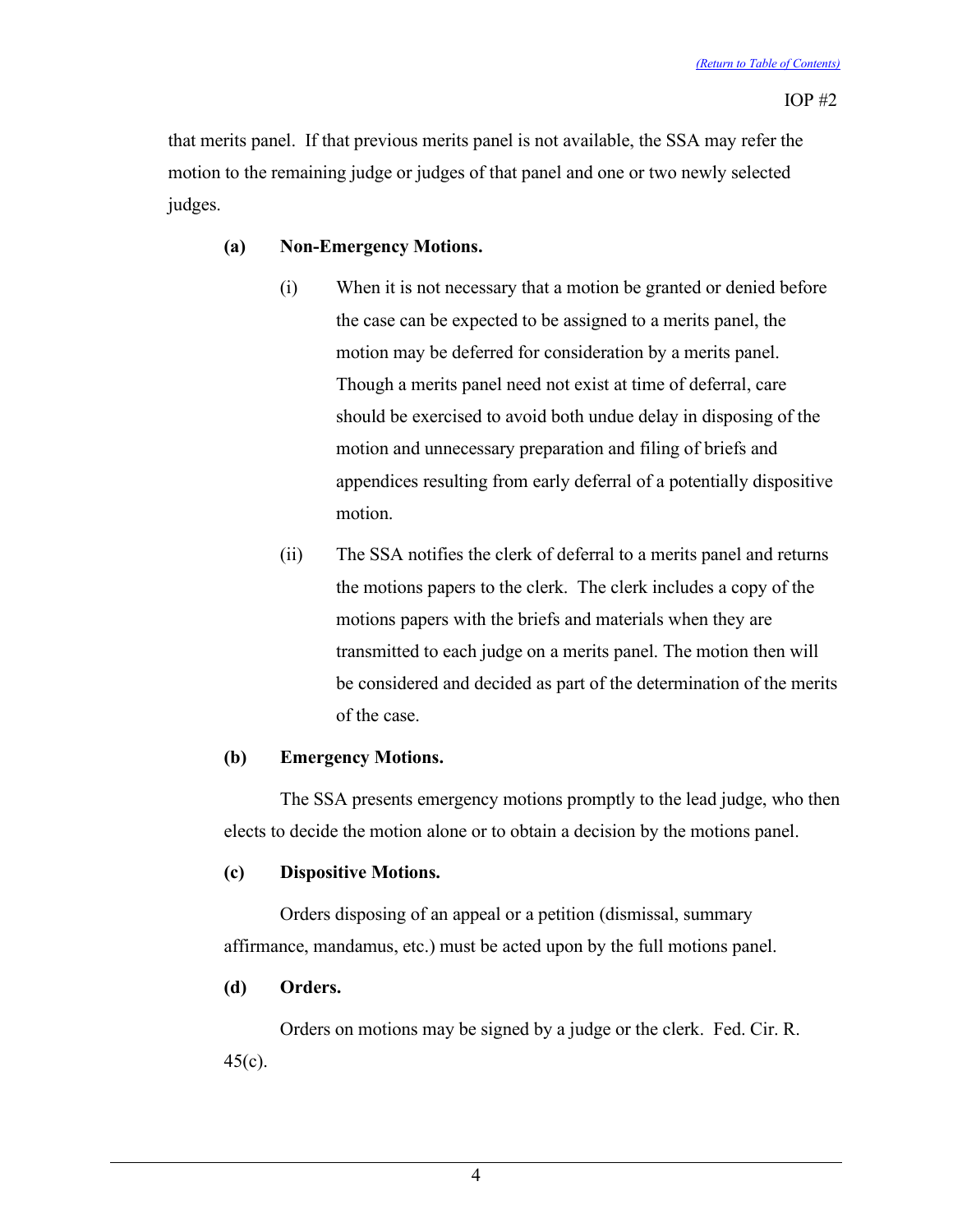## **5. Oral Argument.**

(a) Oral argument ordinarily will not be granted on prepaneling motions. Nonetheless, a motions panel may elect:

- (i) To hear oral argument when deemed necessary and the nature of the case so warrants;
- (ii) To hear oral argument after expiration of its term of service when it has devoted sufficient judge time to make consideration of the motion by a merits panel or other judges an unnecessary duplication; or
- (iii) To be reconstituted as a merits panel for consideration of the motion as part of its determination of the case. The chief judge will be notified when (i), (ii), or (iii) is elected.

(b) A merits panel may permit oral argument directed to a deferred motion as part of argument on the merits, instructing the clerk to notify counsel whether additional time will be granted for that purpose and the amount of that time.

# **6. Postpaneling, Presubmission Motions.**

(a) Motions filed after the briefs and materials have been delivered to a merits panel, but before the case is under submission, will be referred by the clerk to the merits panel, which will decide the motion either before submission or as part of its determination of the whole case after submission.

(b) The action chambers on a post-calendar motion shall be that of the judge who has been assigned the responsibility of authoring, or who has authored the opinion. If a post-calendar motion requires action before hearing, the presiding judge of the merits panel will preassign the opinion-authoring responsibility, subject to reassignment after the hearing if necessary. The authoring judge will decide whether to act alone on a motion or to obtain the views of the other merits panel members (in conference or by vote sheet).

(c) To avoid premature disclosure of the merits panel membership, orders issued by a merits panel ordinarily will be signed by the clerk.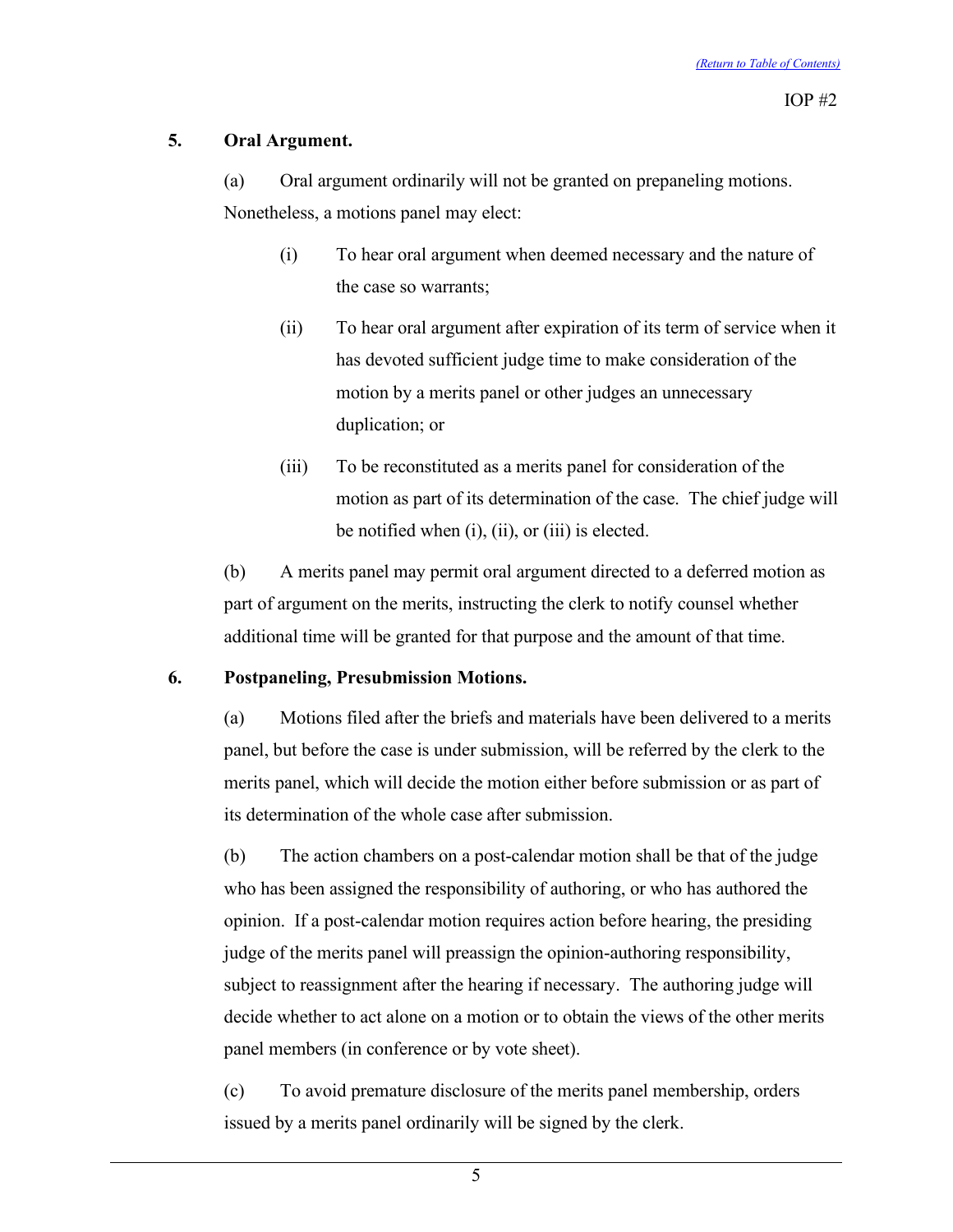# **7. Postsubmission Motions.**

All postsubmission motions are referred to the members of the merits panel, and shall not ordinarily be argued. The action chambers shall be that of the authoring judge.

# **8. Reconsideration.**

A motion for reconsideration of a decision on a motion is referred to the members of the motions panel or merits panel that decided the motion.

# **9. Petitions for Writs of Mandamus.**

Petitions for writs of mandamus will be processed in the manner set forth above with respect to motions.

# **10. Precedential Orders Disposing of Motions.**

Orders disposing of motions may be made precedential when deemed advisable by the motions panel or merits panel applying the criteria of IOP #10.

11. A motions panel that grants a motion to expedite an appeal may decide, by majority vote, to sit as the merits panel. The chief judge shall be notified if a motions panel reconstitutes itself as a merits panel.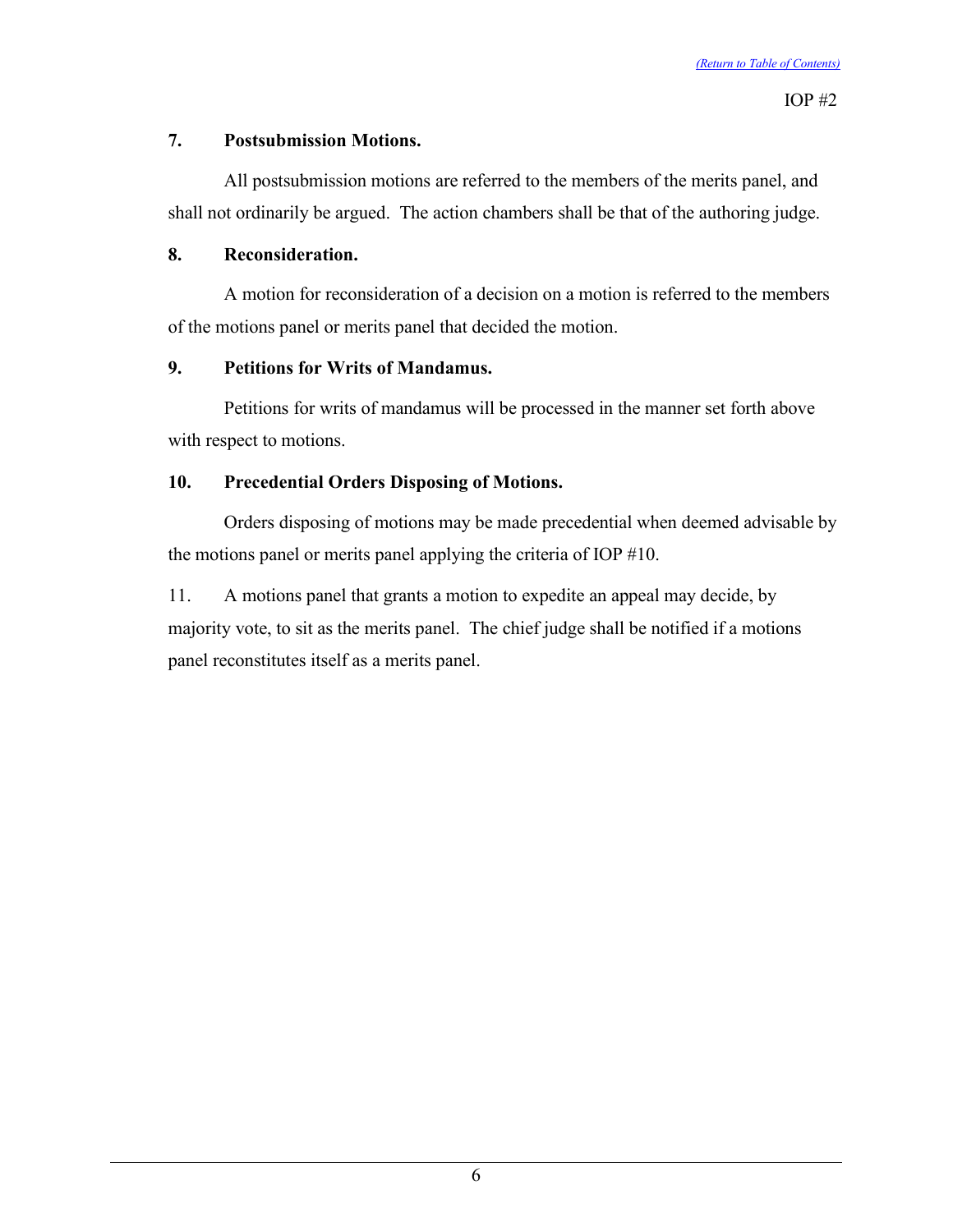#### **Subject:** MERITS PANELS – DISTRIBUTION OF BRIEFS, RECORDS, AND FILES

<span id="page-9-0"></span>1. The chief judge provides to the clerk's office a list of judges that are available for each day of an argument session. The clerk's office runs a computer program that randomly generates three-judge panels for each month, subject to the judges' availability.

The clerk's office screens cases to determine if they are calendar-ready, i.e., if all briefs and the joint appendix have been filed. A computer program merges the list of calendar-ready cases in order of filing with panels of judges determined randomly, subject to the requirements of 28 U.S.C. 46(b) and Fed. Cir. R. 47.2(b) ("Assignment of cases to panels will be made so as to provide each judge with a representative cross-section of the fields of law within the jurisdiction of the court."). Cases are generally scheduled for a calendar approximately six weeks after the last brief and the appendix are filed.

A case that is remanded by the Supreme Court is referred to the panel or to the en banc court that previously decided the matter, subject to the circumstances provided by IOP  $# 15$ , paragraph  $2(a)$ . When an appeal is docketed in a case that was previously remanded by this court, or when an appeal concerning attorney fees is docketed after any appeal on the underlying merits is decided, the clerk's office attempts to assign the appeal to the previous panel, to a panel including at least two members of the previous panel (if one of those members was the authoring judge), or to a panel that contains the authoring judge, if such a panel is otherwise constituted and available on a subsequent argument calendar.

A motions panel that decides to expedite an appeal may decide to reconstitute itself as the merits panel. See IOP  $# 2$ , paragraph 11. A recusal of a judge may require revisions to the composition of a merits panel. See Fed. Cir. R. 47.11; IOP # 5, paragraph 3. Othercircumstances may arise that require substitution of a judge or constitution of a panel in a manner not otherwise provided above.

2. Briefs, records, and other case related materials are distributed to the merits panel as early as possible before the hearing date.

3. The court's policy is that briefs will be read by the judges of the panel before oral argument.

7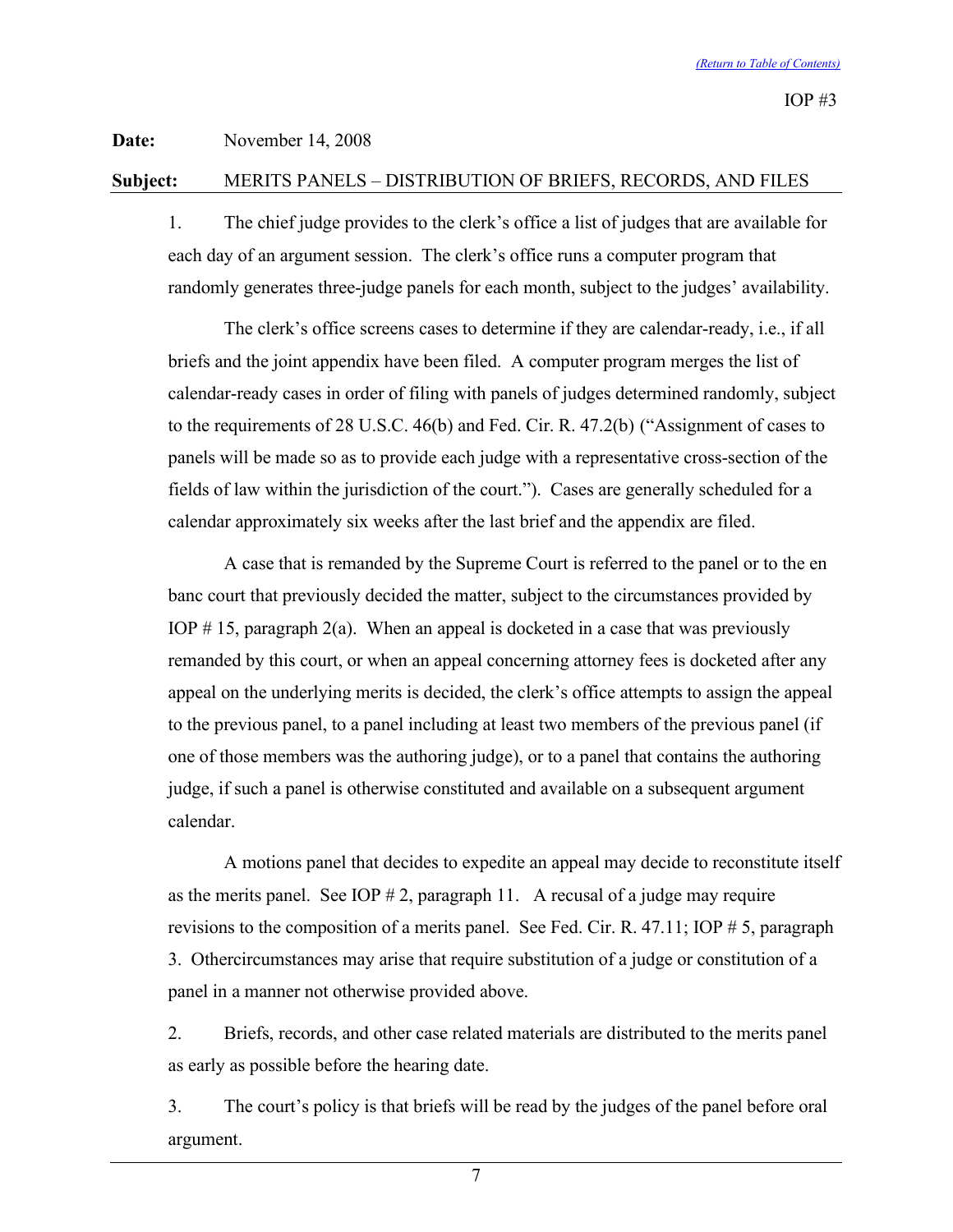4. When the appeal is terminated and the mandate has issued, such briefs and materials as are not retained in chambers will be placed in wastebaskets in chambers for discard.

5. Briefs and other materials marked **Confidential** or **Protected Materials** and no longer needed in chambers, will be returned to the clerk for supervised destruction after the mandate has issued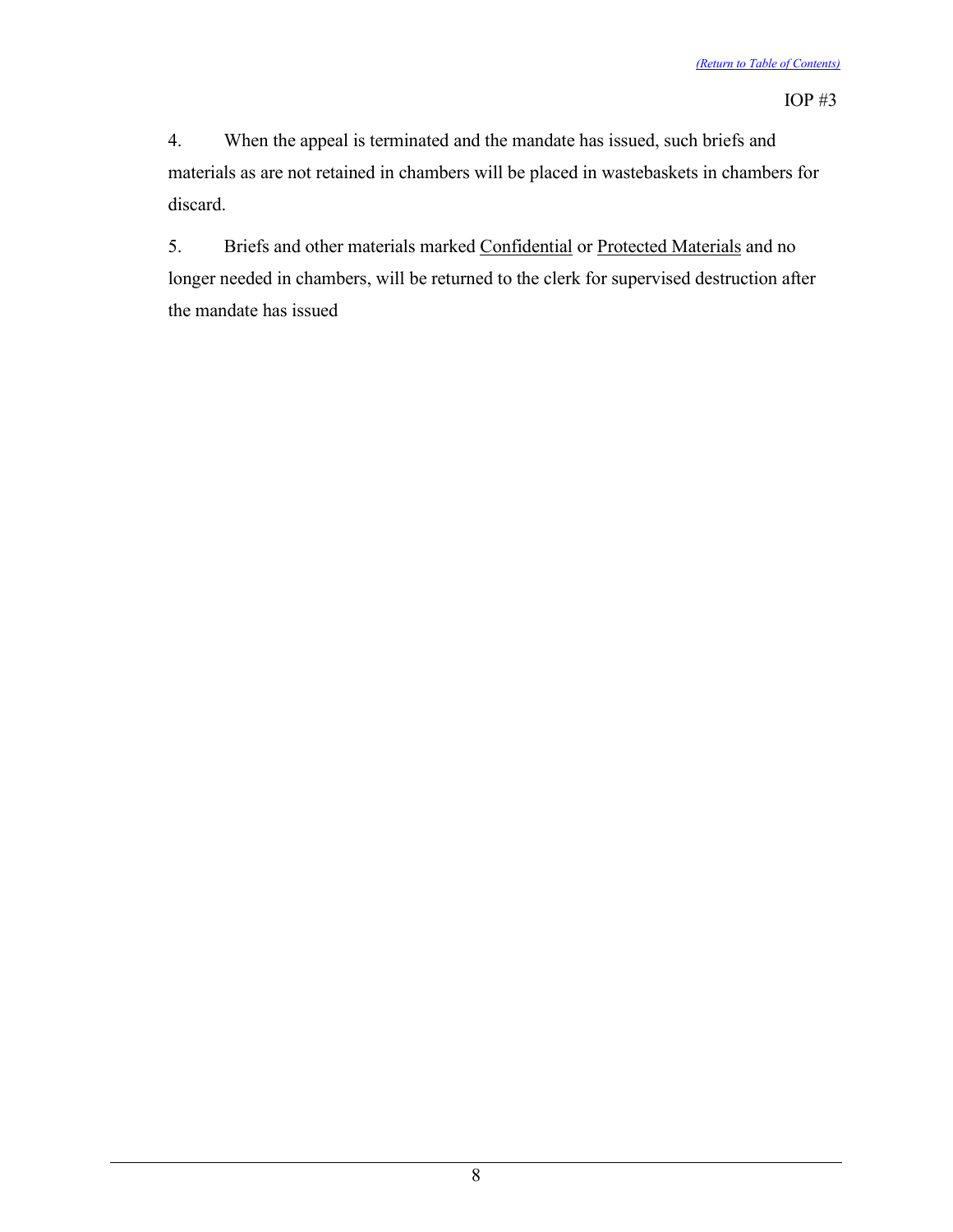# **Date:** November 14, 2008 **Subject:** BRIEFS, APPENDICES, AND HEARINGS IN CASES INVOLVING PROTECTIVE ORDER

<span id="page-11-0"></span>1. All materials (e.g., briefs, appendices, motions, parts of the record) that are subject to a protective order (see Fed. Cir. R. 11 and 17) shall on receipt be supplied with a large sticker stamped "Confidential" and placed on the front and back of the materials. Protected materials shall be disposed of upon completion of the case according to procedures established by the clerk.

2. The senior staff attorney and senior technical assistant shall endeavor to limit circulation of protected materials on an as-needed basis.

3. The clerk shall designate persons on his or her staff authorized to process protected materials.

4. Protected materials in the clerk's office shall be stored in a secure area.

5. After the case is closed, the clerk will return any original protected materials to the trial tribunal, and will destroy extra copies not required for permanent files of the court.

6. A case involving protected materials may be heard in camera, on motion or on sua sponte order of the court.

7. Oral argument in camera ordinarily shall be scheduled in a regular courtroom as the last case of a session. Before calling the case, the presiding judge shall order the courtroom cleared of all unauthorized persons. Counsel are solely responsible for persons seated at counsel table. Court employees authorized access to the protective materials, and whose duties require attendance, may remain during the hearing.

8. Electronic recordings of in camera hearings shall be considered and treated as protected materials.

9. Public or press inquiries about protected materials or in camera hearings will be referred to the clerk.

10. All court personnel shall be sensitive to the confidential nature of protected material.

9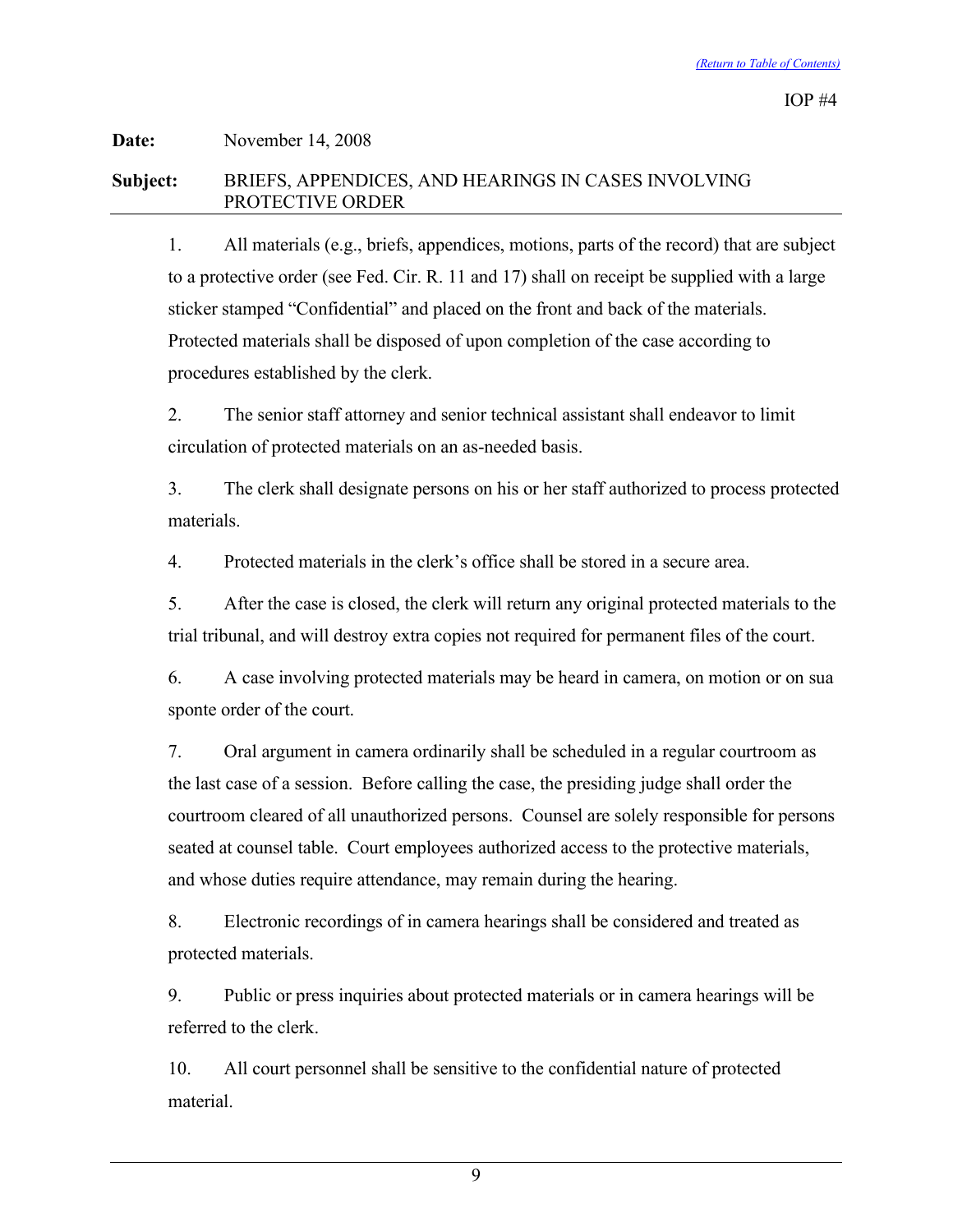# **Subject:** RECUSAL

<span id="page-12-0"></span>1. Judges will consult the certificate of interest (Fed. Cir. R. 47.4) in determining whether a basis for recusal exists.

2. Alternatively, a judge may supply the clerk with a written list of circumstances which would require the judge's recusal, including, e.g., names of businesses or corporations in which the judge or family members have a financial interest, and names of lawyers or law firms whose appearance or participation as counsel would require the judge's recusal. The clerk will compare the list supplied by a judge with the certificates of interest and names of counsel filed in cases calendared for hearing by a panel on which the judge sits, and will notify the judge of any potential basis for recusal.

3. A judge who finds recusal necessary or advisable will, as early as possible, notify the other members of the panel and the chief judge. In preargument/presubmission cases, the chief judge will name a substitute to serve as though originally a member of the panel. When a recusal occurs after a case is argued or submitted, the procedures of Fed. Cir. R. 47.11 will be followed.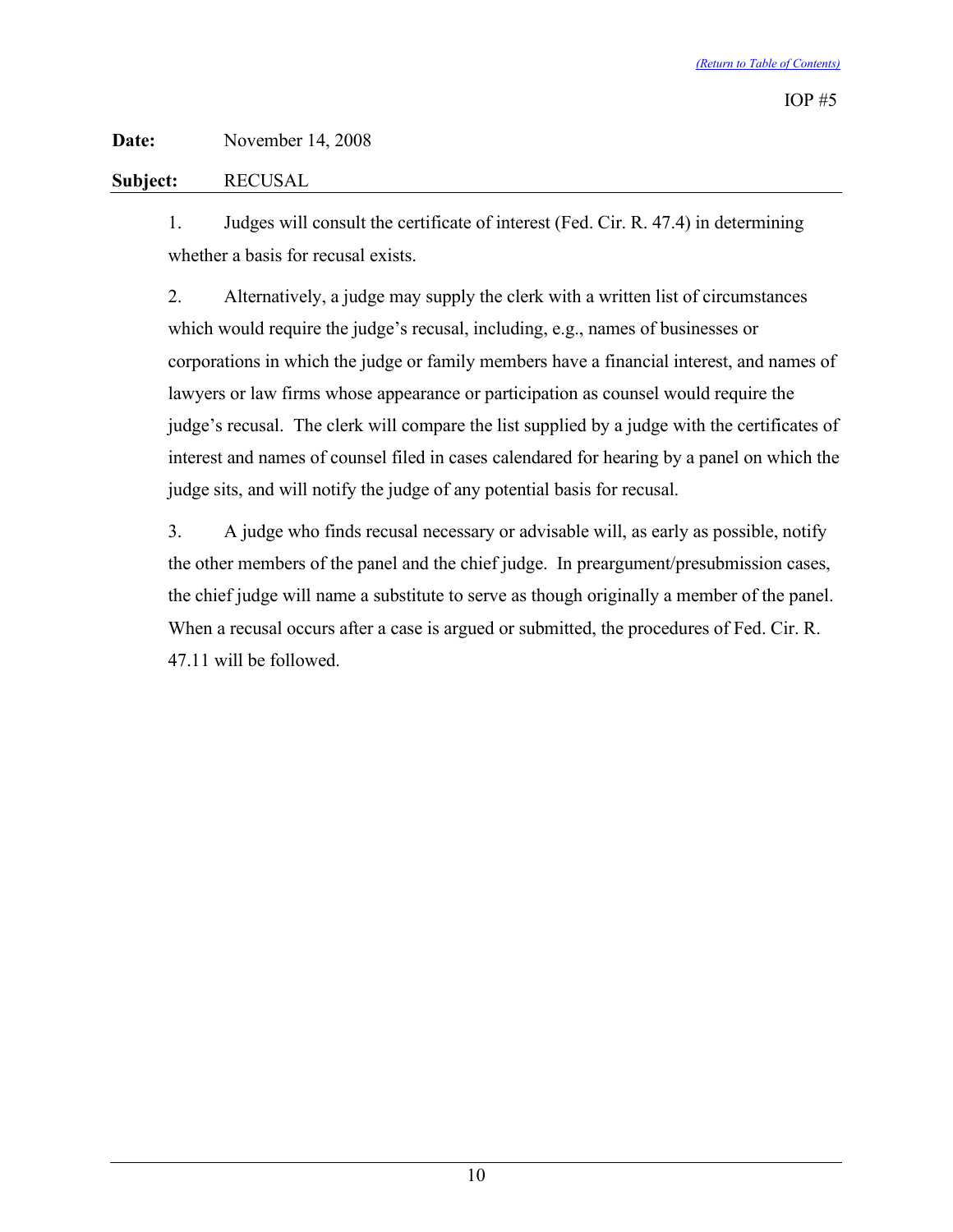# **Subject:** VISITING JUDGES

<span id="page-13-0"></span>1. Visiting judges provide a welcome aid in the work of the court. Their favorable impression is carried throughout the nation. Their contribution of varied viewpoints, experiences, ideas, and information from throughout the judicial system is invaluable.

2. Presiding judges will, at the beginning of each court session in which a visiting judge sits, introduce the visiting judge and express the court's appreciation for his or her assistance to the court.

3. While serving with the court, a visiting judge shall be considered and treated in the manner applicable to a member of the court.

4. Presiding judges will determine the appropriate seating at the bench in each session. Visiting chief judges will normally be seated at the right of the presiding judge, visiting senior judges normally at the left.

5. Presiding judges are responsible for follow-up in relation to votes and opinions due from visiting judges.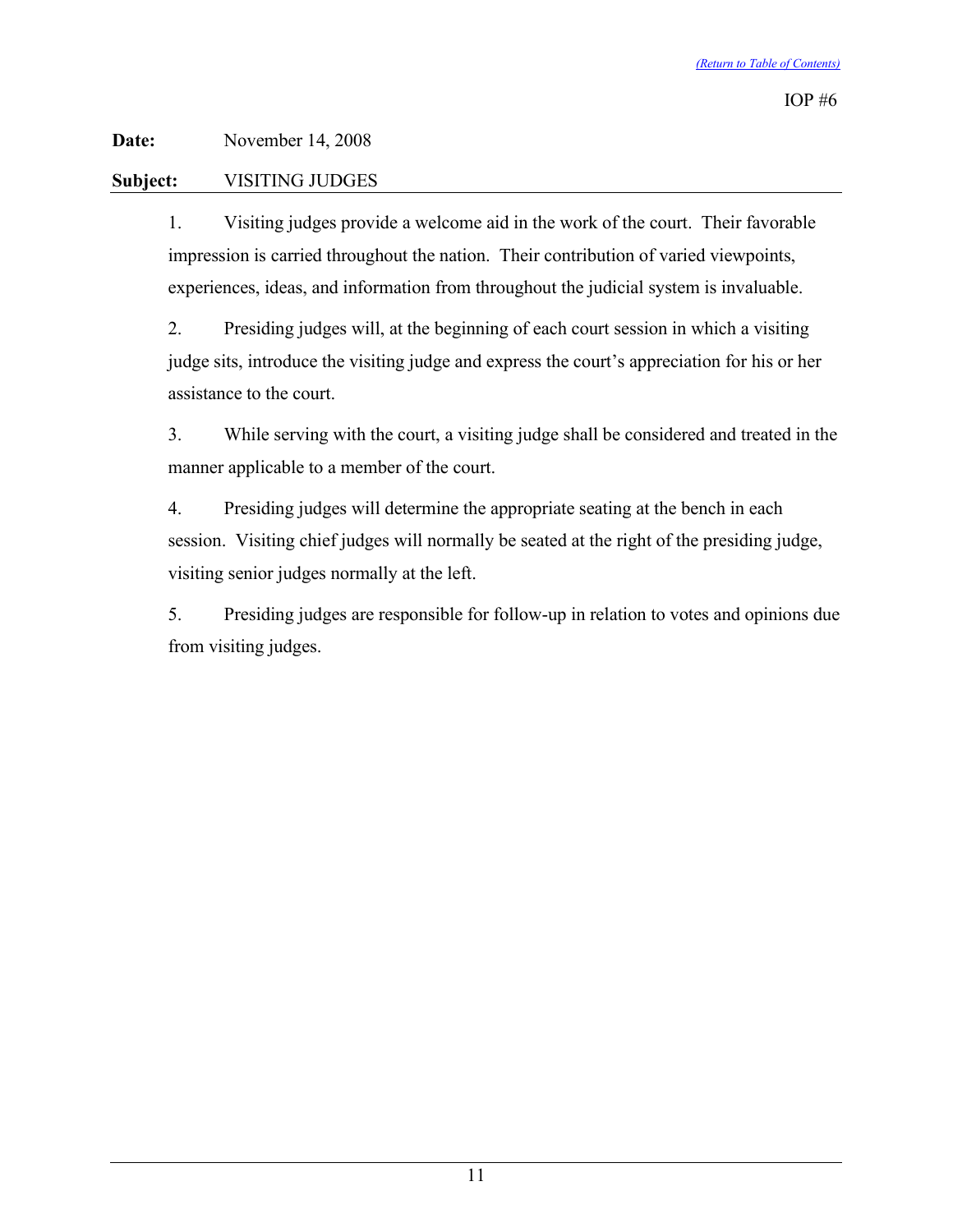# **Subject:** ORAL ARGUMENT

<span id="page-14-0"></span>1. It is the court's policy that 15 minutes per side be the normal time allocation, and that 30 minutes per side be normally the maximum time allocation. A judge in disagreement with the normal time allocation will so state to the presiding judge. In a case that initially has been designated for no oral argument, oral argument will be held on request of one member of a panel. The presiding judge will notify the clerk of any change in the time allocation, not later than seven days prior to the date of argument, to enable the clerk to notify counsel well before the first day of the panel session.

2. Consistent with Fed. R. App. P. 34 and Fed. Cir. R. 34, it is the court's policy to allow oral argument unless:

(a) The appeal is frivolous; or

(b) The dispositive issue or set of issues recently has been authoritatively decided; or

(c) The facts and legal arguments are presented adequately in the briefs and record, and the decisional process would not be aided significantly by oral argument.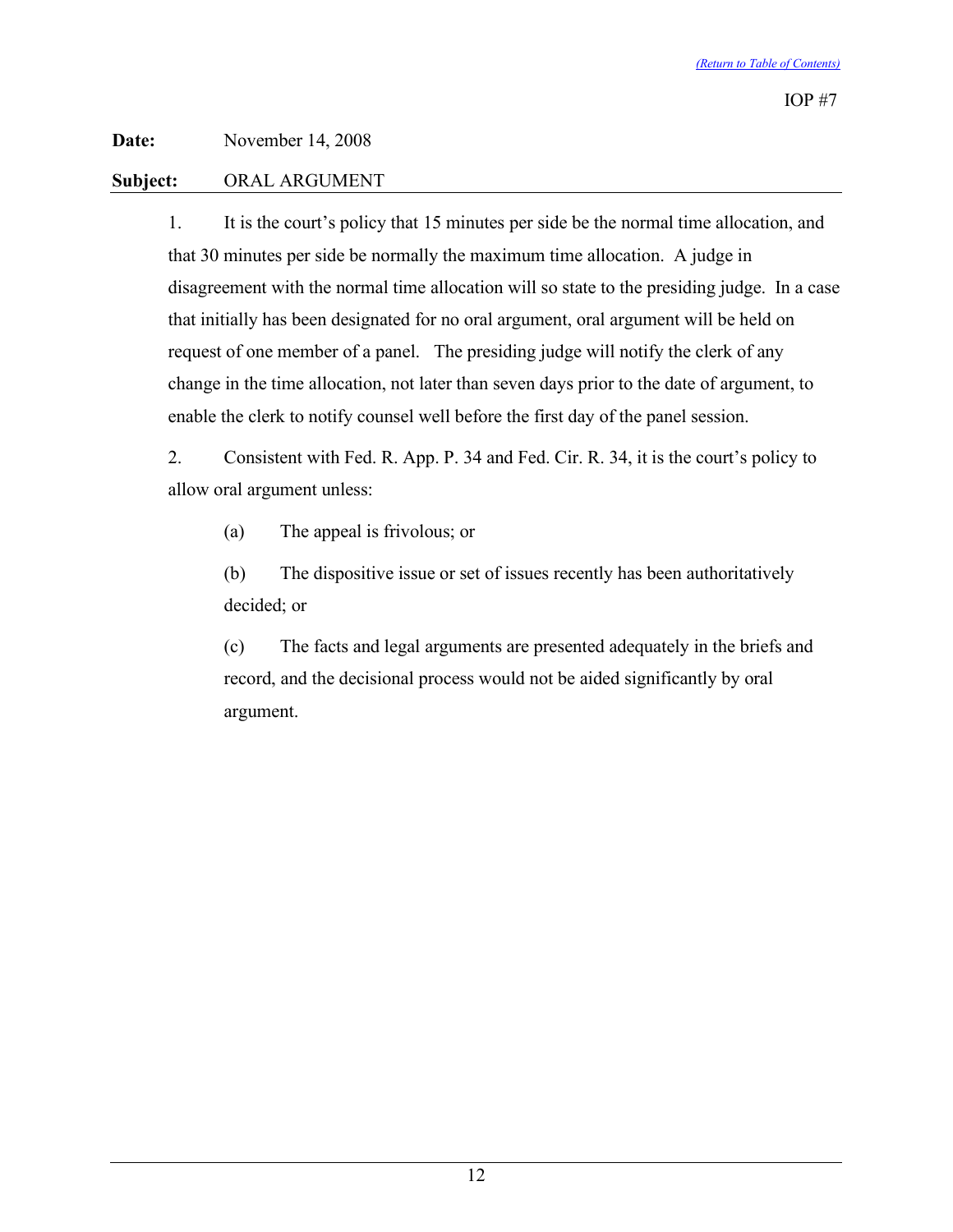# **Subject:** PANEL CONFERENCE – AUTHORING ASSIGNMENT

<span id="page-15-0"></span>1. After a case has been argued, the merits panel will hold at least one conference and will at that conference exchange tentative views and votes. The judges announce a "straw" vote, in reverse order of seniority, on the decision in each case and on whether to employ a precedential opinion, a nonprecedential opinion, or a judgment of affirmance without opinion under Rule 36.

2. The presiding judge assigns the authoring responsibility for each case at the end of each day's sitting or at the end of a session. If the panel is divided, the authoring role is assigned to a member of the majority. If the presiding judge dissents, assignment will be made by the senior active member of the majority.

3. Panel members desiring to change authoring assignments shall refer the matter to the presiding judge for decision. The presiding judge will notify the chief judge of any change.

4. A merits panel may follow these procedures for cases submitted on the briefs. Alternatively, the panel may conclude that the case is appropriate for a Rule 36 judgment or the presiding judge may preassign the authoring responsibility to a panel member before the panel conference. Under the alternative procedure, a Rule 36 judgment or an opinion may be voted on before the panel conference and may be ready to be issued promptly following the panel conference.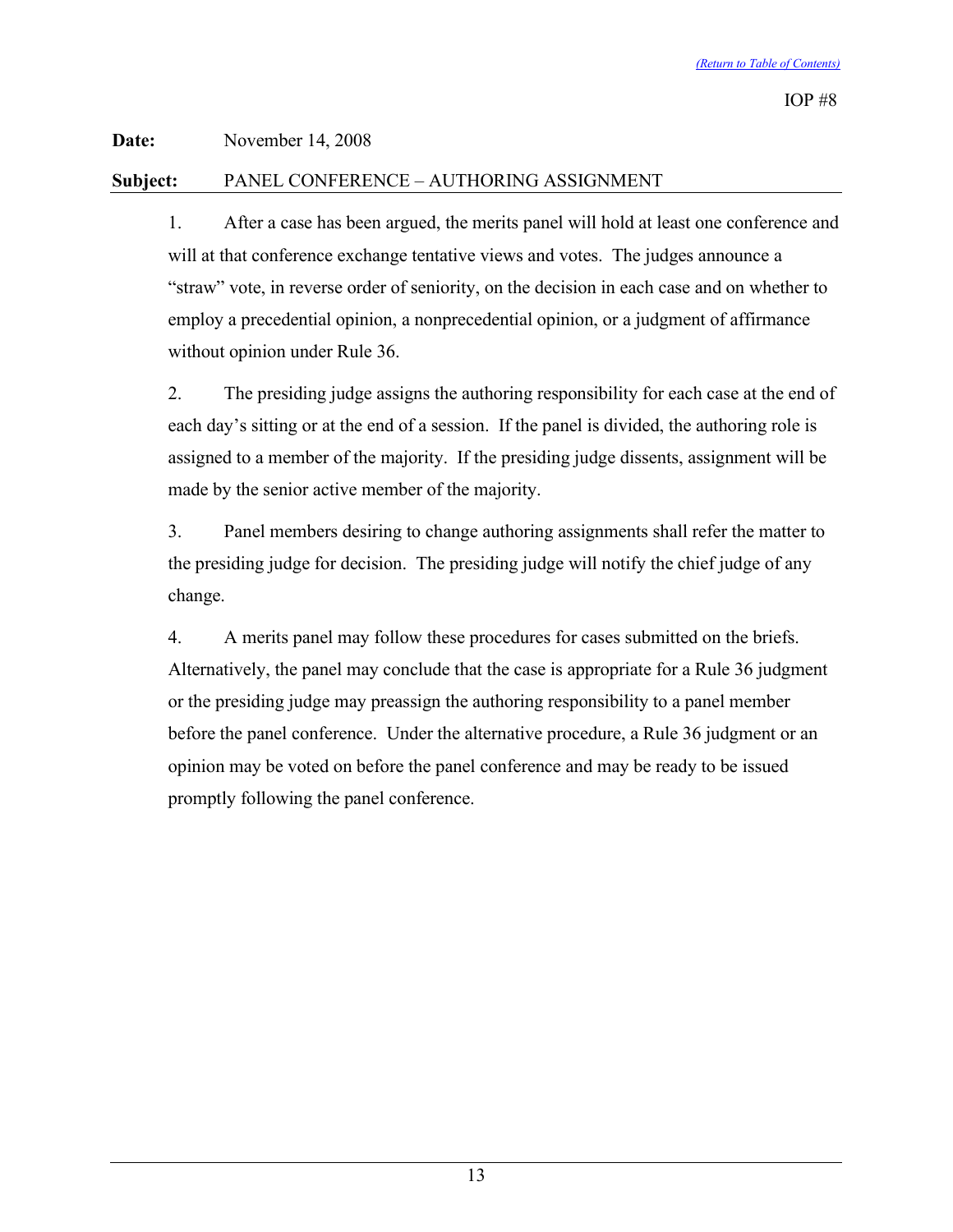# **Date:** September 21, 2011 **Subject:** DISPOSITION OF CASES – OPINIONS AND ORDERS – VACATE, REVERSE, REMAND – COSTS

<span id="page-16-0"></span>1. The court employs only the following means in disposing of matters before it for decision: precedential opinions; nonprecedential opinions; precedential orders; nonprecedential orders; and Rule 36 judgments of affirmance without opinion.

2. The court's decisions on the merits of all cases submitted after oral argument or on the briefs, other than those disposed of under Rule 36, shall be explained in an accompanying precedential or nonprecedential opinion.

3. The court's decisions on motions, petitions, and applications will be by precedential or nonprecedential orders.

4. The court's policy is that all opinions and orders shall be as short and as limited to the dispositive issue as the nature of the cases or motions will allow.

5. At the election of the authoring judge, a unanimous or majority opinion, precedential or nonprecedential, may be headed "PER CURIAM." Rule 36 judgments shall be "PER CURIAM."

6. Copies of all issued opinions and precedential orders shall be provided when issued to all judges of the court, to other participating judges, to the parties involved, and to the tribunal from which the appeal was taken, or which is affected by the order. Copies of Rule 36 judgments signed by the clerk will be provided by the clerk to the parties, the trial tribunal, and the members of the panel.

7. All Rule 36 judgments and all opinions and orders, precedential and nonprecedential, are public records of the court and shall be accessible to the public.

8. Nonprecedential opinions and orders and Rule 36 judgments shall not be employed as binding precedent by this court, except in relation to a claim of res judicata, collateral estoppel, or law of the case, and shall carry notice to the nonprecedential effect.

9. The court will VACATE all or part of a judgment, order, or agency decision when it is being eliminated but not replaced with a contrary judgment or order of this court.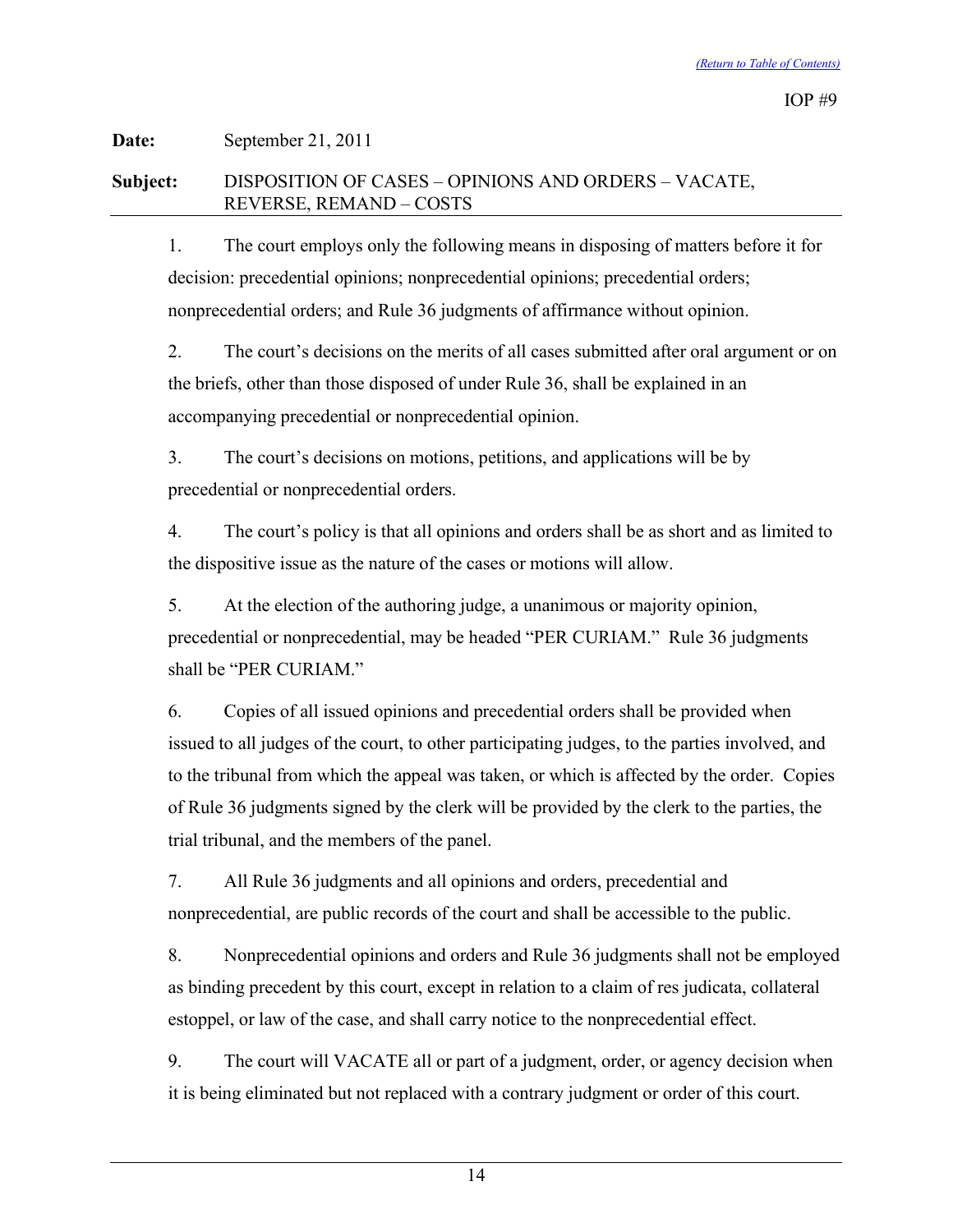The court will REVERSE all or part of a judgment, order, or agency decision when it is being replaced with a contrary judgment or order of this court.

The court will REMAND only when there is something more for the trial court or agency to do, and will supply such guidance as the case may warrant.

# **10. Adoption of Opinions of Trial Tribunals.**

(a) Because a precedential opinion stating that this court affirms "on the basis of" an opinion of a trial tribunal might cause confusion as to what constitutes precedent in this court, that format will no longer be used in precedential opinions. It is not objectionable in nonprecedential opinions. Except for the provisions (b) and (c) below, a precedential opinion should say enough to supply, in itself without reference to the opinion or order being reviewed, the basis of this court's decision.

(b) If a trial tribunal's opinion has been published, and a panel can accept all or a separable part thereof <u>as its own</u> opinion, the panel may state that it adopts the trial tribunal's opinion or separable part as its own. If this has been done, the panel's opinion, when circulated to the court for review, shall be accompanied by a copy of what has been adopted. The panel's precedential opinion and what has been adopted then constitutes precedent in this court.

(c) If a trial tribunal's opinion has not been published, and a panel accepts all or a separate part thereof as its own opinion in its precedential opinion, the panel will circulate for review and will publish the adopted opinion or separable part, as an appendix to or in the body of the panel's opinion, with suitable attribution.

# **11.** Costs.

(a) When a panel affirms or reverses a judgment or order in its entirety, or dismisses an appeal, it need say nothing respecting costs, which will be assessed by the clerk automatically against the losing party. A panel that does not wish assessment of costs against the losing party will instruct that costs be assessed as the panel may deem just.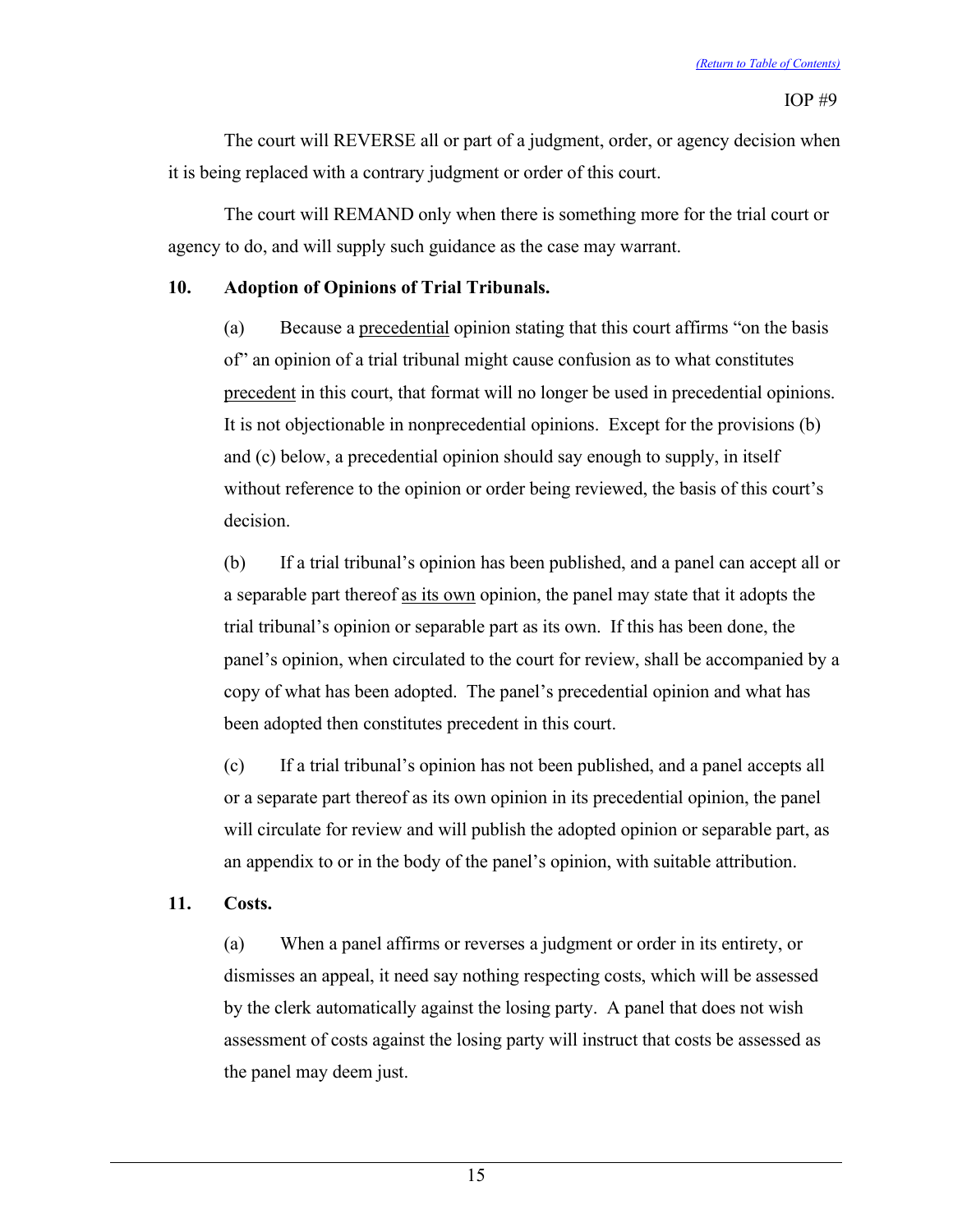(b) When a panel's decision is other than a total affirmance or reversal (e.g., affirm in part, reverse in part, vacate, remand) the panel will include in its opinion or order a direction on the award of costs.

(c) When a panel's decision is issued pursuant to Rule 36 in a matter involving an appeal and a cross-appeal, no costs will be assessed unless the panel so directs in the Rule 36 judgment.

(d) A panel's direction respecting costs will appear as the last paragraph in this court's opinion or order and will be headed "COSTS."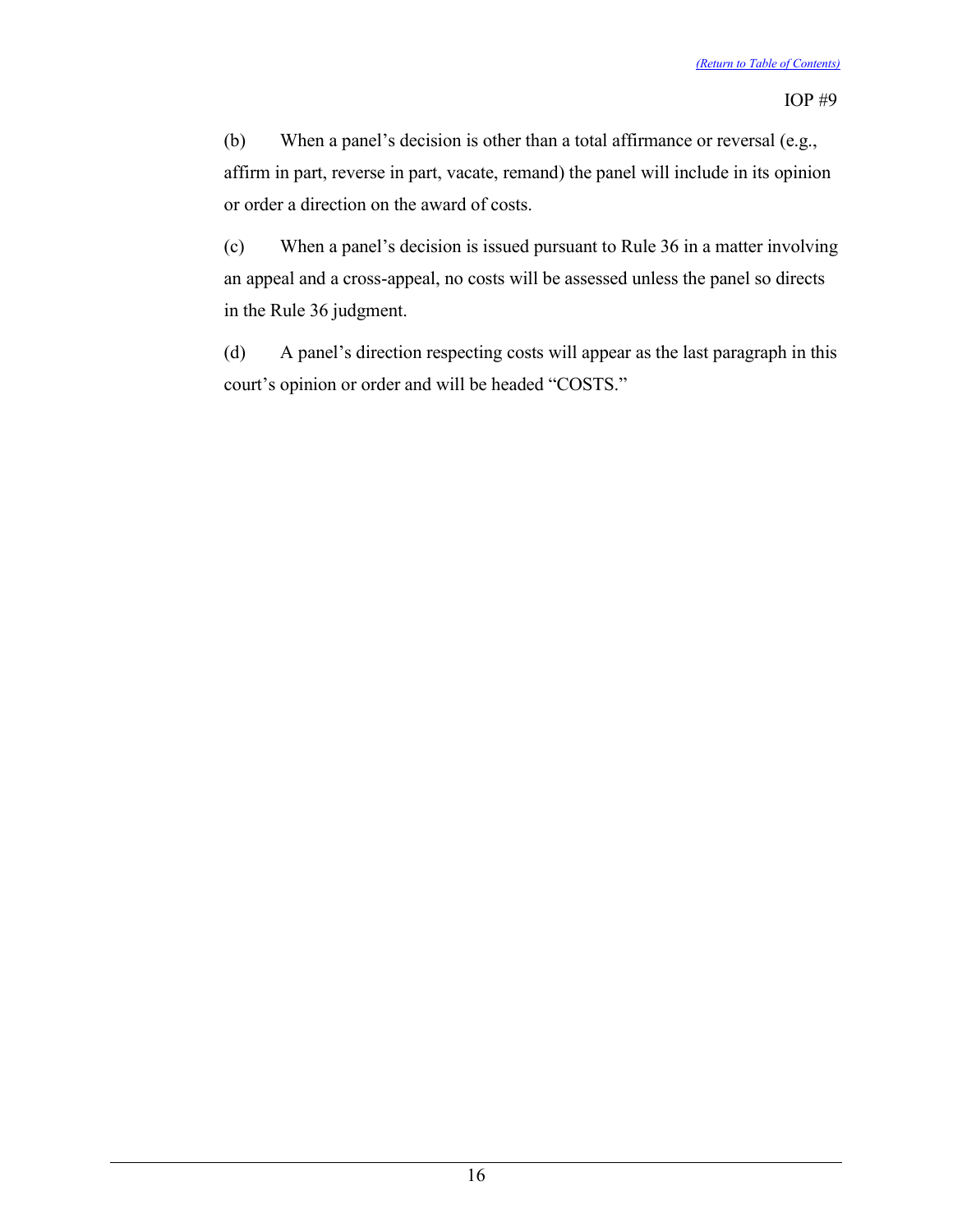**Date:** March 1, 2022

# **Subject:** PRECEDENTIAL / NONPRECEDENTIAL OPINIONS AND ORDERS

<span id="page-19-0"></span>1. The workload of the appellate courts precludes preparation of precedential opinions in all cases. Unnecessary precedential dispositions, with concomitant full opinions, only impede the rendering of decisions and the preparation of precedential opinions in cases which merit that effort.

2. The purpose of a precedential disposition is to inform the bar and interested persons other than the parties. The parties can be sufficiently informed of the court's reasoning in a nonprecedential opinion.

3. Disposition by nonprecedential opinion or order does not mean the case is considered unimportant, but only that a precedential opinion would not add significantly to the body of law or would otherwise fail to meet a criterion in paragraph 4. Nonprecedential dispositions should not unnecessarily state the facts or tell the parties what they argued or what they otherwise already know. It is sufficient to tell the losing party why its arguments were not persuasive. Nonprecedential opinions are supplied to the parties and made available to the public.

4. The court's policy is to limit precedent to dispositions meeting one or more of these criteria:

- (a) The case is a test case.
- (b) An issue of first impression is treated.
- (c) A new rule of law is established.
- (d) An existing rule of law is criticized, clarified, altered, or modified.
- (e) An existing rule of law is applied to facts significantly different from those to which that rule has previously been applied.
- (f) An actual or apparent conflict in or with past holdings of this court or other courts is created, resolved, or continued.
- (g) A legal issue of substantial public interest, which the court has not sufficiently treated recently, is resolved.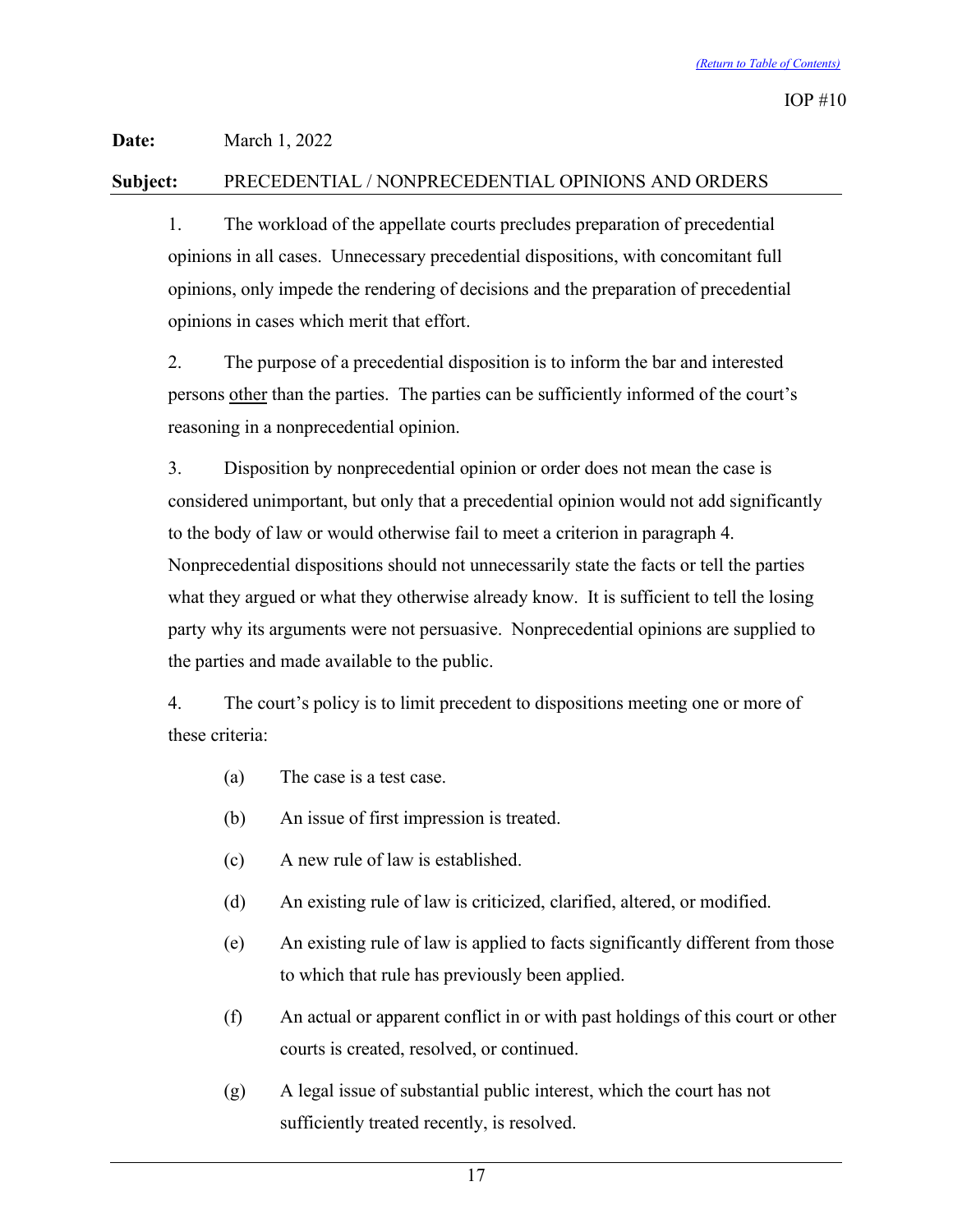- (h) A significantly new factual situation, likely to be of interest to a wide spectrum of persons other than the parties to a case, is set forth.
- (i) A new interpretation of a Supreme Court decision, or of a statute, is set forth.
- (j) A new constitutional or statutory issue is treated.
- (k) A previously overlooked rule of law is treated.
- (l) Procedural errors, or errors in the conduct of the judicial process, are corrected, whether by remand with instructions or otherwise.
- (m) The case has been returned by the Supreme Court for disposition by action of this court other than ministerial obedience to directions of the Court.
- (n) A panel desires to adopt as precedent in this court an opinion of a lower tribunal, in whole or in part.

5. When a nonprecedential opinion is approved by a majority of the panel and all panel votes are in, the authoring judge transmits the opinion and any concurring or dissenting opinions to the Clerk's Office for issuance. When all panel votes are in on a precedential opinion or order, the authoring judge circulates the opinion and any concurring or dissenting opinions, with a transmittal sheet, to the full court. The nonpanel members of the court will have ten working days to review all circulated opinions and orders. If the panel wishes to make major substantive changes to a circulated opinion, it shall withdraw the opinion from circulation and recirculate the altered opinion to the full court for a new 10-day circulation period. Nonpanel members may send comments to the authoring judge, to the panel, or to all judges. A nonpanel member judge in regular active service may submit a hold sheet pending a request for an en banc poll. Absent transmittal of a hold sheet or a request for an en banc poll during the circulation period, the authoring judge sends the opinion, and any concurring or dissenting opinions, to the Clerk's Office for issuance.

6. An election to utilize a Rule 36 judgment shall be unanimous among the judges of a panel. An election to issue a precedential opinion shall be by a majority of the panel, except that, when the decision includes a dissenting opinion, the dissenting judge may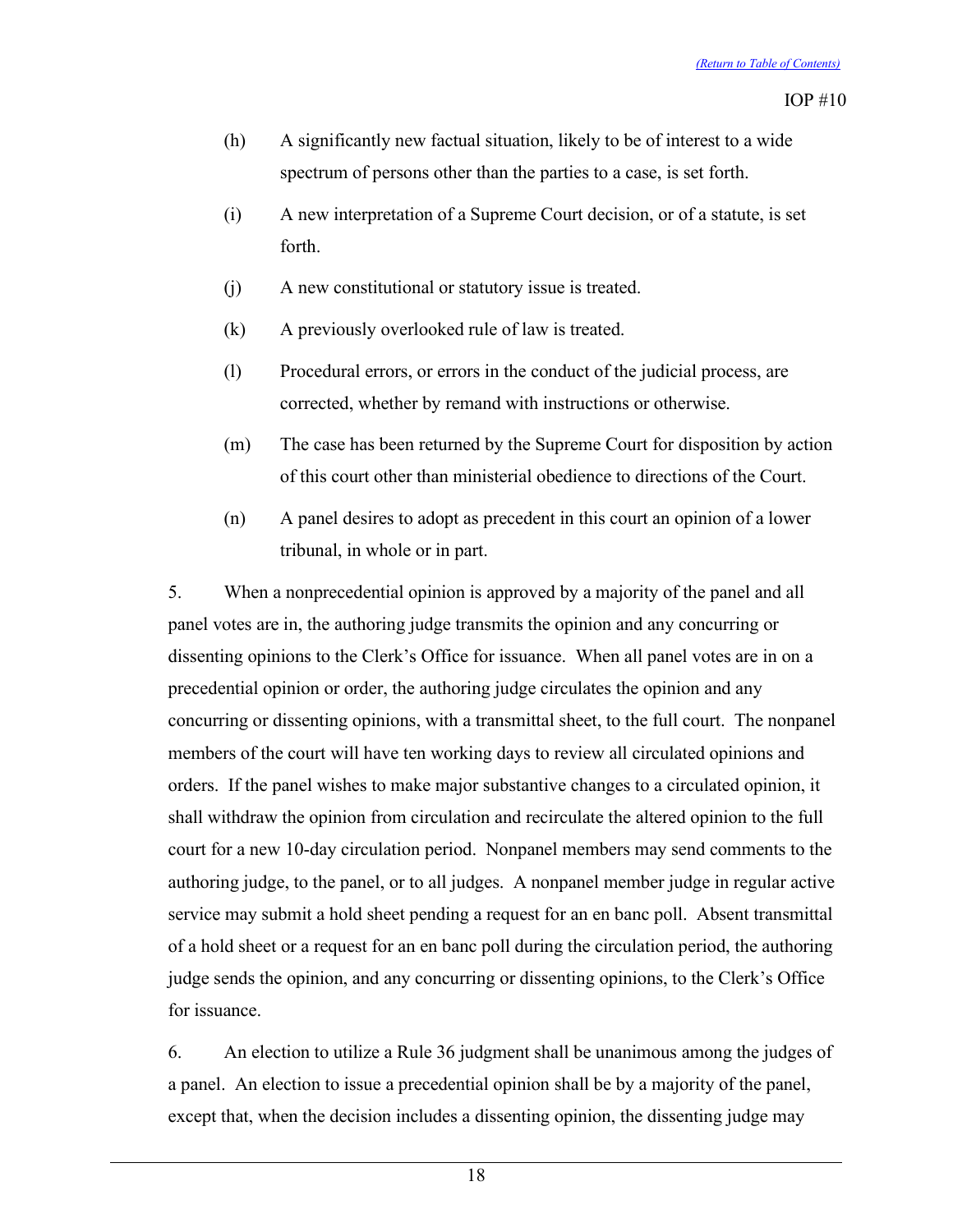elect to have the entire opinion issued as precedential notwithstanding the majority's vote. These election rights may be made at any time before issuance of an opinion.

7. A request of a panel member or a motion seeking reissuance of an issued opinion or order as a precedential disposition shall only be granted by a unanimous vote of the judges on the merits or motions panel that decided the case or matter. If such request or motion be granted, the author of the opinion shall revise it appropriately.

8. Nothing herein shall be interpreted as impeding the right of any judge to write a separate opinion.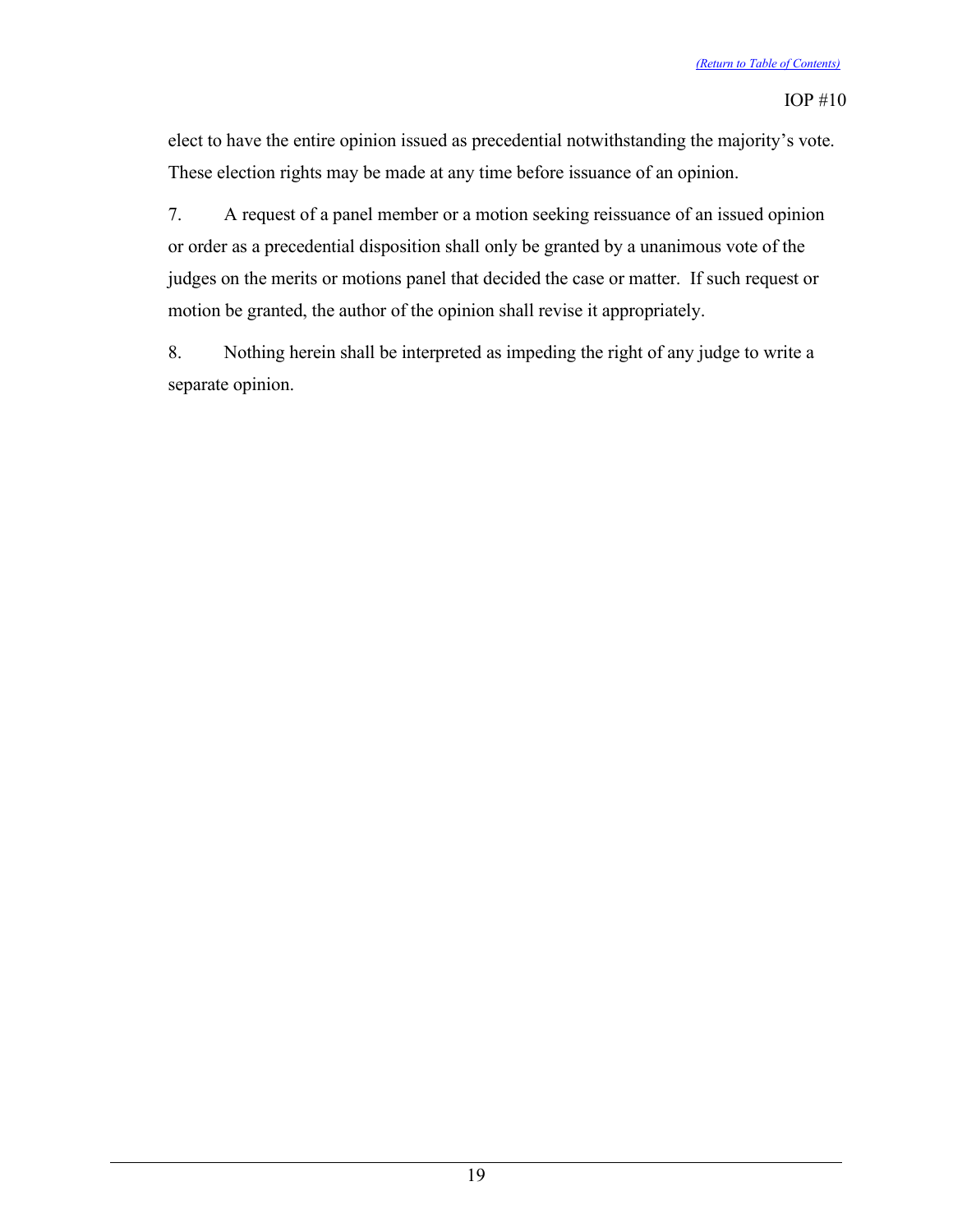**Date:** September 22, 2014

**Subject:** UNIFORMITY OF CITATION

<span id="page-22-0"></span>**1.** The latest edition of the "Bluebook" (A Uniform System of Citation) will **ordinarily be followed.**

# **2. Citation of Opinions to Official Reports.**

(a) In citing opinions of this court and its predecessors, cite as found in the  $Federal$  Reporter:

Doe v. Roe, 000 F.3d 333 (Fed. Cir. 2003).

Roe v. Doe, 000 F.2d 222 (Fed. Cir. 1982).

Goutos v. United States, 522 F.2d 922 (Ct. Cl. 1976).

In re Sponnoble, 405 F.2d 578 (CCPA 1969).

(b) Cite official reports of the Court of Claims only when the matter cited was not published in the Federal Reporter and cite official reports of the Court of Customs and Patent Appeals or the United States Patent Quarterly only when the matter was not published in the Federal Reporter:

Jones v. United States, 107 Ct. Cl. 806 (1972).

Rogers v. Smith, 35 CCPA 47 (1960).

In re John Doe, 33 USPQ2d 336 (Fed. Cir. 1999).

(c) Cite this court's opinions in appeals from the Court of International Trade and the International Trade Commission as found in the Federal Reporter; may also cite U.S. Court of Appeals for the Federal Circuit, Int'l Trade Cases

Fed. Cir.  $(T)$  ):

United States v. Roses, Inc., 706 F.2d 1563, 1 Fed. Cir. (T) 39 (1983).

# **3. Cite Without Periods in CCPA (Modifies Bluebook).**

4. In citing opinions of the Court of International Trade, cite as found in the Federal Supplement. Cite official reports of that court, (69 Cust. Ct. 105) or (4 CIT 110), only where the matter cited was not published in the **Federal Supplement**. In citing opinions of the Claims Court, cite as found in Claims Court Reports (Cl. Ct.). For cases appearing in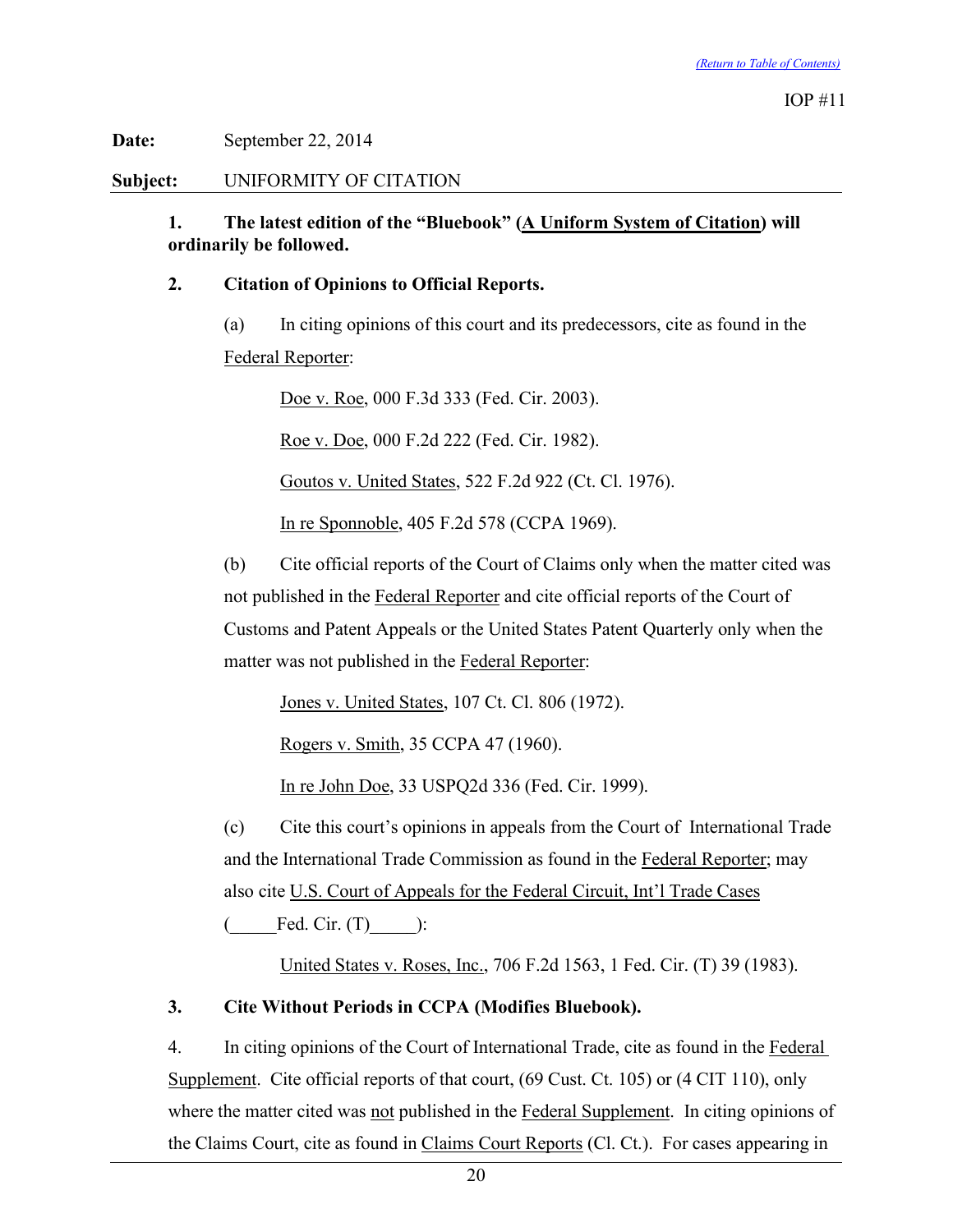1 Cl. Ct. 1 through 1 Cl. Ct. 129, cite at the first occurrence in this court's opinion the additional corresponding citation of 550 F. Supp. 669 through 555 F. Supp. 403. In citing opinions of the Court of Federal Claims, cite as found in the Federal Claims Reporter (Fed. Cl.).

5. In government contract cases, cite published opinions of Boards of Contract Appeals from the publications in which they appear, e.g., *Goodyear Tire Co.*, *ASBCA No.* 12345, 74-2 BC ¶54321.

6. When an opinion has been published by a trial level tribunal in a recognized reporter, a citation thereto will be entered in the opinion of this court disposing of the appeal. When a slip opinion has been issued by a trial level tribunal and is intended for publication in a recognized reporter, but has not appeared in such reporter when our opinion is ready for issuance, the date and case number of the slip opinion will be cited in the opinion of this court. Issuance of opinions of this court will not be delayed by an effort to comply with this paragraph.

7. In citing patent and trademark opinions of other courts, cite as found in **Federal** Reporter or **Federal Supplement**.

8. Opinions of the Supreme Court and of this court relating to this court's exclusive jurisdiction should be cited as precedent, in preference to opinions of courts no longer having jurisdiction over the subject matter with which the citation is concerned.

9. Respect for the tribunals from whose judgments and decisions appeals are taken to this court requires care in referring to those tribunals in our opinions. Reference should not be made to "the court below," "the lower court," "the lower tribunal," or "the judge below." Reference should be made to, e.g., "the district court," "the trial court," "the district judge," "the trial tribunal," or "the court." The presiding officer in MSPB hearings is an "administrative judge."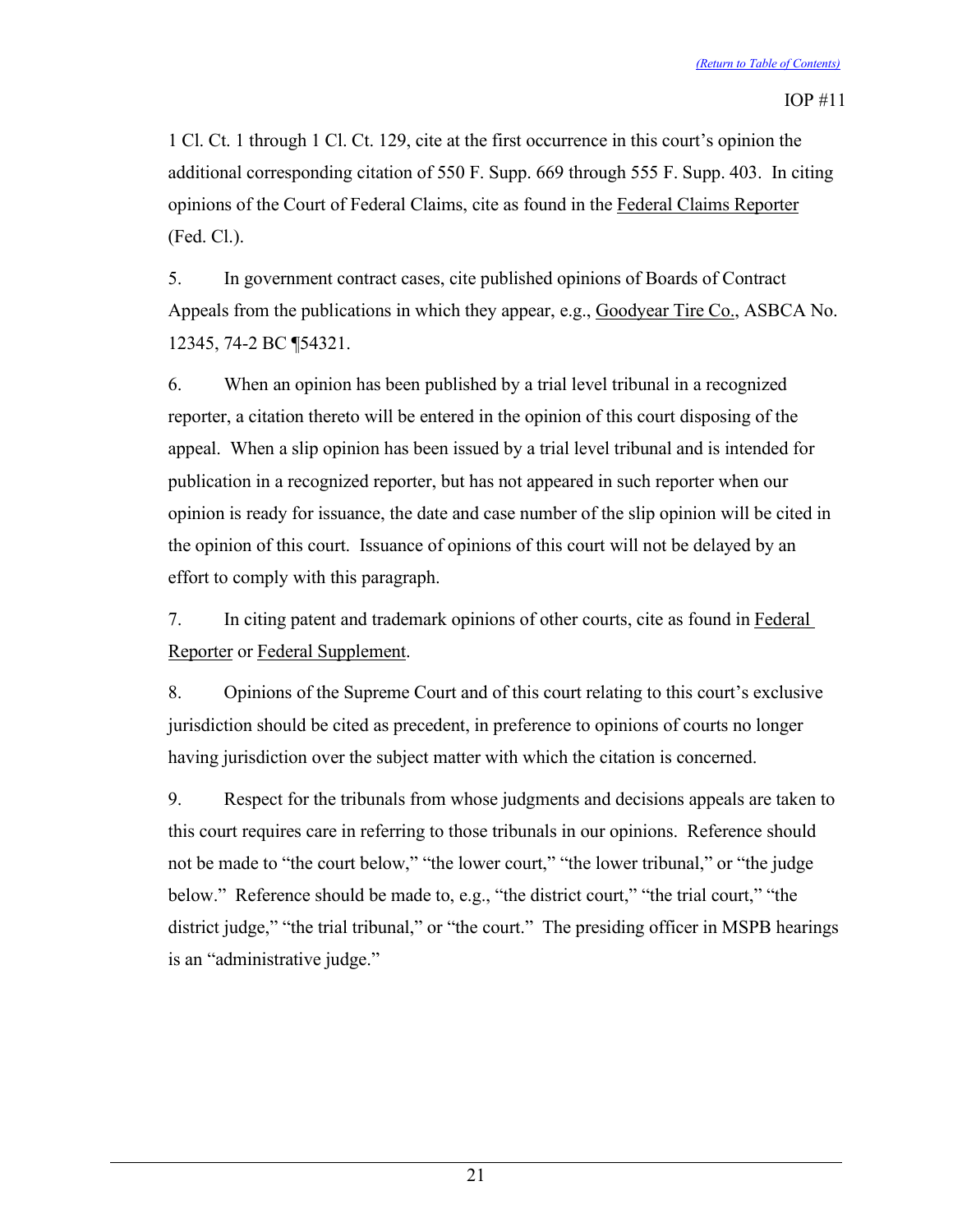**Date:** March 1, 2022

## <span id="page-24-0"></span>**Subject:** PETITIONS FOR PANEL REHEARING

In accordance with Fed. R. App. P.  $26(a)(1)$ , which states that its provisions apply in computing any period of time specified in a local rule, one must "[e]xclude the day of the act, event, or default that begins the period." Thus, for example, when a voting deadline is seven working days in this IOP, the day that the clerk distributes the petition is excluded from the sevenday count.

# **1. Distribution of Petition.**

(a) Unless a petition expressly asks for en banc action, it will be deemed to request only rehearing by the panel. Petitions for rehearing en banc and combined petitions for panel rehearing and for rehearing en banc are first processed as petitions under this IOP and thereafter may be processed under IOP #14.

(b) Promptly on receipt, the clerk will distribute the petition for rehearing to the merits panel members with a petition for panel rehearing vote sheet. The voting deadline will be ten working days following distribution of the petition.

# **2. Voting.**

(a) Panel members who desire no action on a petition need do nothing.

(b) If the clerk does not receive a form from a panel member by the day following the deadline, that panel member will be deemed to have voted to deny the petition.

(c) A panel member desiring action on the petition will so indicate on the petition for panel rehearing vote sheet and send it to the clerk. Copies of the marked form will be sent to the other panel members, with an attached memorandum of reasons if desired.

# **3. Orders.**

(a) On the day following the deadline, if the vote of the panel is to deny the petition, the clerk will forthwith prepare and issue an order if en banc action is not requested, but if en banc action is requested, the panel order denying the petition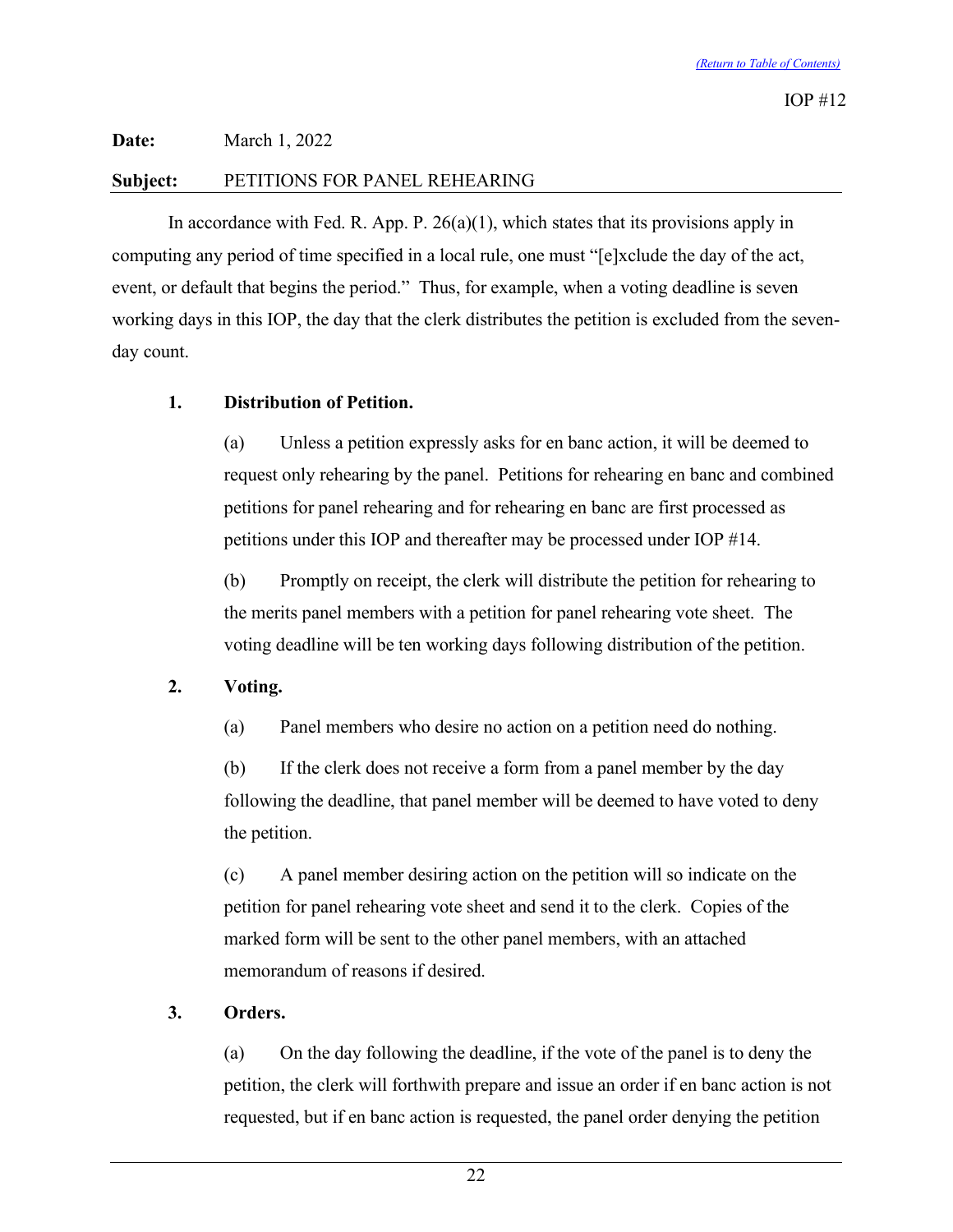will be withheld and entered in a consolidated order disposing of the petition for rehearing en banc.

(b) In preparing an order granting the petition, the clerk will include the action specified by the panel (oral argument; additional briefing; modification of opinion; etc.). If oral argument is ordered, the clerk will notify the chief judge. If modification of the opinion is desired, the author of the original opinion will supply the clerk with an appropriate order.

# **4. Responses.**

(a) When a panel wishes to grant a petition (other than to make mere language changes without change in result) the clerk will invite a response from the nonpetitioning parties and will not issue the order granting the petition until ten working days following distribution of a response. The response will be distributed with a new petition for panel rehearing vote sheet with a voting deadline of ten working days following distribution of the response. During the period following distribution of a response, a judge may change his or her earlier vote to grant by distributing a memo to the other panel members and the clerk. Judges who have not voted, and who continue after receipt of a response to favor denial, need do nothing. If the invitation to respond is declined, the clerk will issue the order granting the petition.

(b) A judge may, before the original voting deadline, direct the clerk to request a response, notifying the other panel members by a copy of his or her petition for panel rehearing vote sheet. The original voting deadline is stayed pending receipt of the response. A new voting deadline, ten working days after the clerk distributes the response, will appear on the new petition for panel rehearing vote sheet accompanying the response. If the party declines to file a response, the new date shall be seven working days after the clerk distributes a routing slip indicating no response will be filed.

#### **5. In General.**

(a) When a judge votes to grant a petition "only to make language changes attached," the clerk will withhold issuance of an order for seven additional

23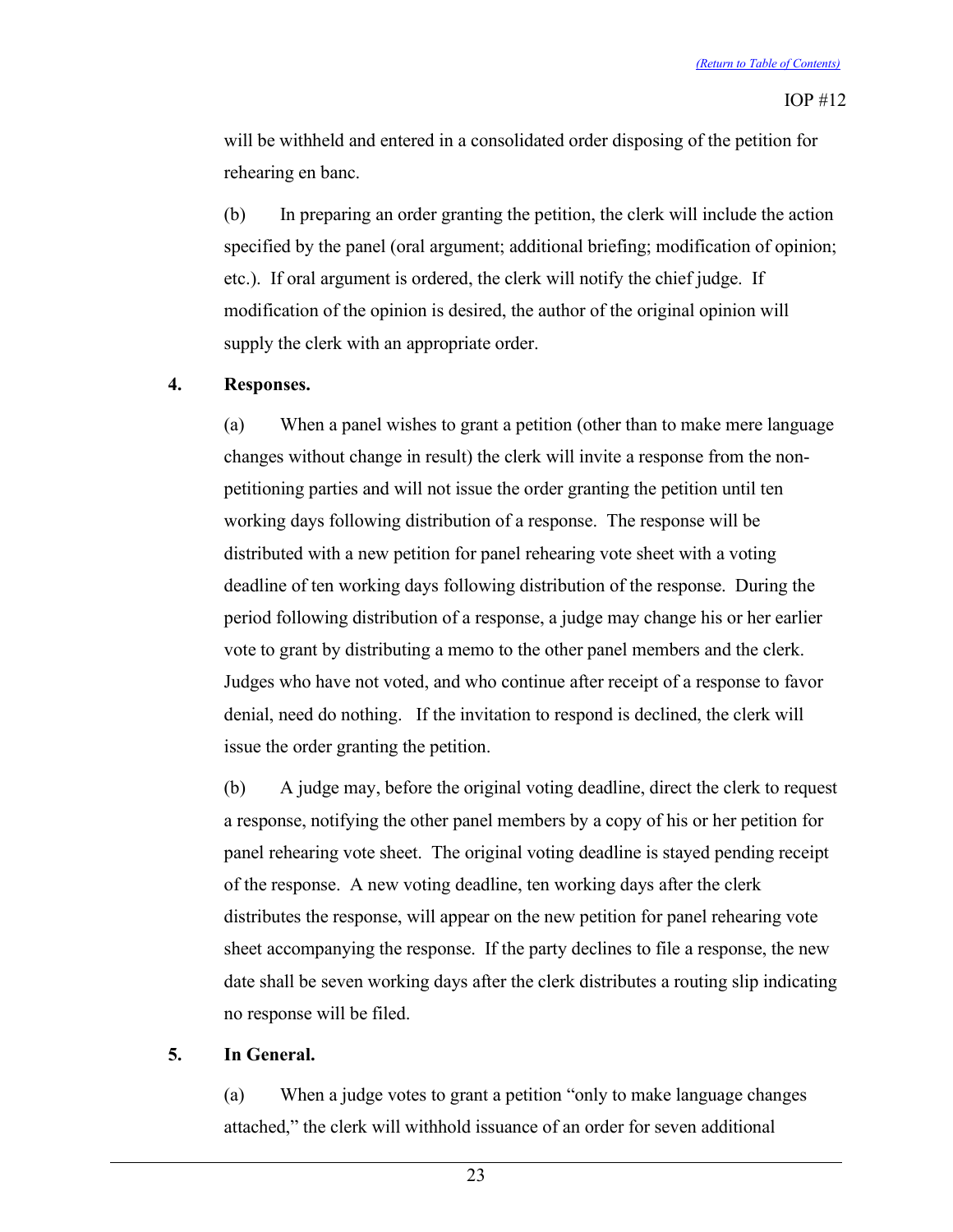working days, to enable other merits panel members to review those changes. Absent contrary notice on a petition for panel rehearing vote sheet, the clerk will issue the order making the changes attached.

(b) When a panel's action on a petition is limited to changes in the language of an original precedential opinion (without change in the result) but the panel deems the changes major substantive changes, the petition for panel rehearing vote sheet, any revised opinion reflecting the changes, and any accompanying order addressing the rehearing request will be circulated to the court under the same process set forth in IOP  $#10(5)$ . If the original precedential opinion was accompanied by a concurring or dissenting opinion, the authoring judge will communicate those changes to the panel before circulation and the dissenting or concurring judge will promptly (1) notify the panel that no change will be made in the dissent or concurrence; or (2) communicate to the panel any changes deemed necessary to the original dissent or concurrence that should be circulated along with the revised opinion to the court.

(c) When a senior judge of this court or a visiting judge served on the panel, that judge will participate in consideration and disposition of a petition. The clerk will send two copies of the petition for panel rehearing vote sheet to a visiting judge who authored the panel's original opinion.

(d) If the panel's action on the petition involves substitution of a precedential for an original nonprecedential opinion, the substituted opinion will be circulated to the court.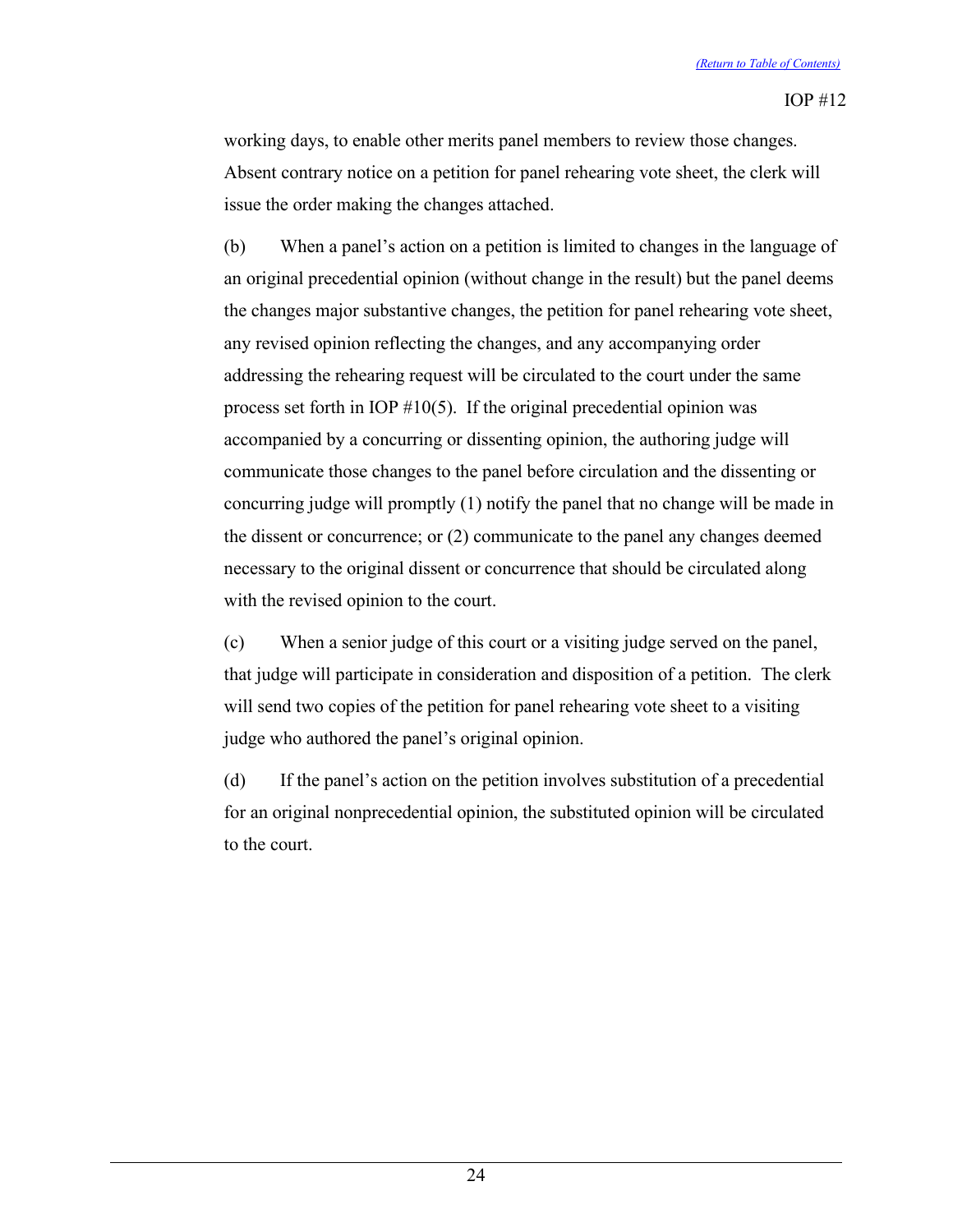# **Subject:** BASES FOR HEARING EN BANC OR REHEARING EN BANC

<span id="page-27-0"></span>1. En banc consideration is required to overrule a prior holding of this or a predecessor court expressed in an opinion having precedential status.

2. Upon the concurrence of the majority of active judges, the court will, for any appropriate reason, conduct an en banc hearing, rehearing, or reconsideration. Judges who are recused or disqualified from participating in an en banc case are not counted as active judges for purposes of this IOP. Among the reasons for en banc action are:

- (a) Necessity of securing or maintaining uniformity of decisions;
- (b) Involvement of a question of exceptional importance;
- (c) Necessity of overruling a prior holding of this or a predecessor court expressed in an opinion having precedential status; or
- (d) The initiation, continuation, or resolution of a conflict with another circuit.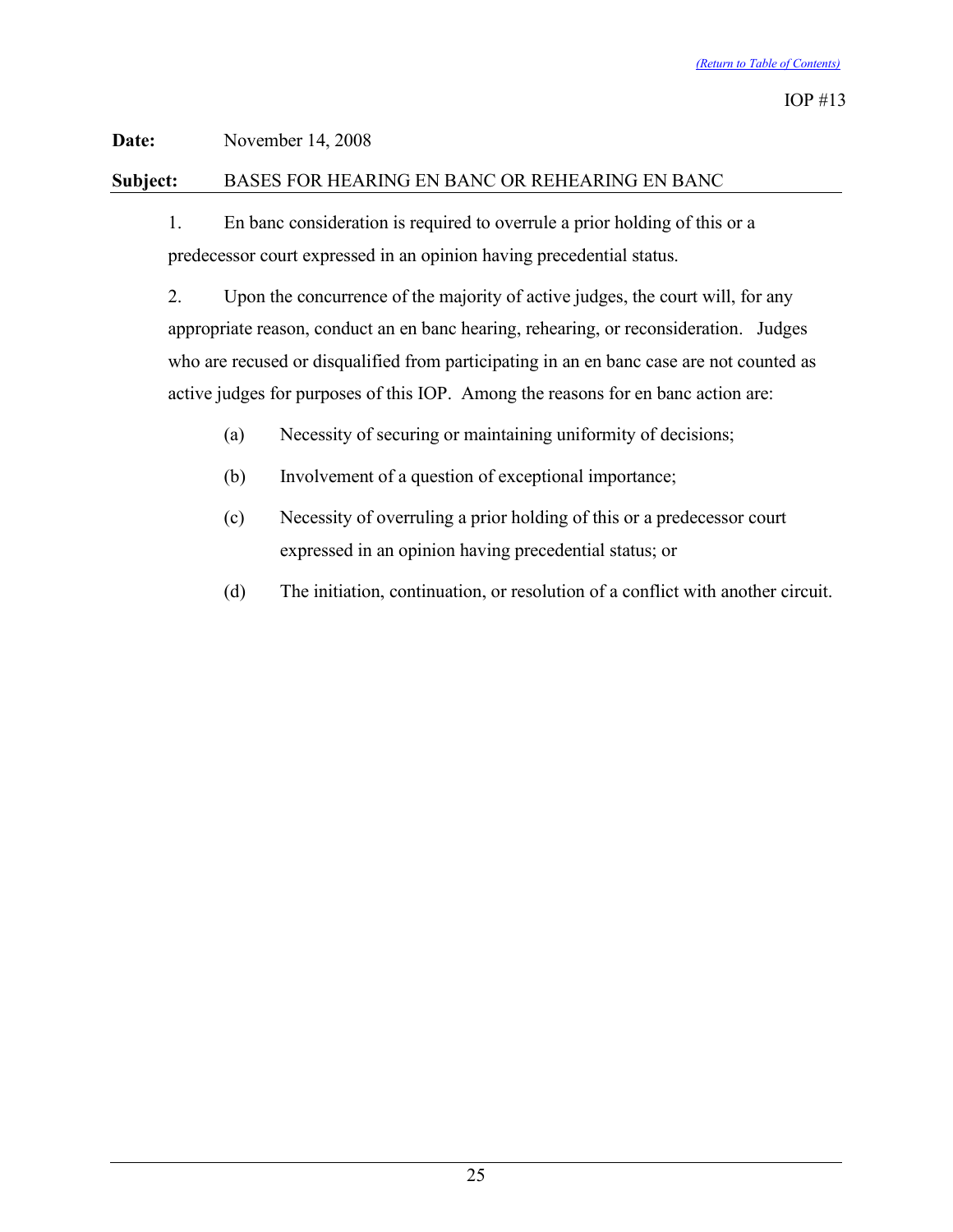#### **Date:** March 1, 2022

#### <span id="page-28-0"></span>**Subject:** HEARING AND REHEARING EN BANC – DISSOLUTION OF EN BANC

In accordance with Fed. R. App. P.  $26(a)(1)$ , which states that its provisions apply in computing any period of time specified in a local rule, one must "[e]xclude the day of the event, that triggers the period." Thus, for example, when a voting deadline is seven working days in this IOP, the day that the clerk distributes the petition is excluded from the seven-day count.

Judges who are recused or disqualified from participating in an en banc case are not counted as "active" or "regular active" judges for purposes of this IOP. For example, under paragraph 5 governing polling, recused or disqualified judges are not counted when determining whether a majority has voted to defer voting pending a conference or voted to hear or rehear a case en banc.

## **1. Petitions for Hearing En Banc.**

(a) The clerk shall send petitions for hearing en banc to the active judges of the court promptly upon filing, allowing ten working days for any judge to request a response.

(b) If no judge requests a response, the clerk will enter an order for the court denying the petition for hearing en banc.

(c) If a response is requested, the clerk will thereafter send the response (or a notice that none was filed) to the judges, allowing ten working days for any judge to initiate a poll in accordance with paragraph 5 of this procedure to determine whether the appeal or other matter should be heard en banc.

(d) If no poll is initiated, the clerk will enter an order for the court denying the petition for hearing en banc.

(e) If a poll is initiated and the petition for hearing en banc is granted, a committee of judges selected by the chief judge, which shall normally include the judge who initiated the poll, shall within ten working days transmit on a vote sheet to the judges who will sit en banc a draft order setting forth any questions proposed to be addressed by the court en banc. The clerk will enter the order for the court granting the petition for hearing en banc and setting forth the schedule for

26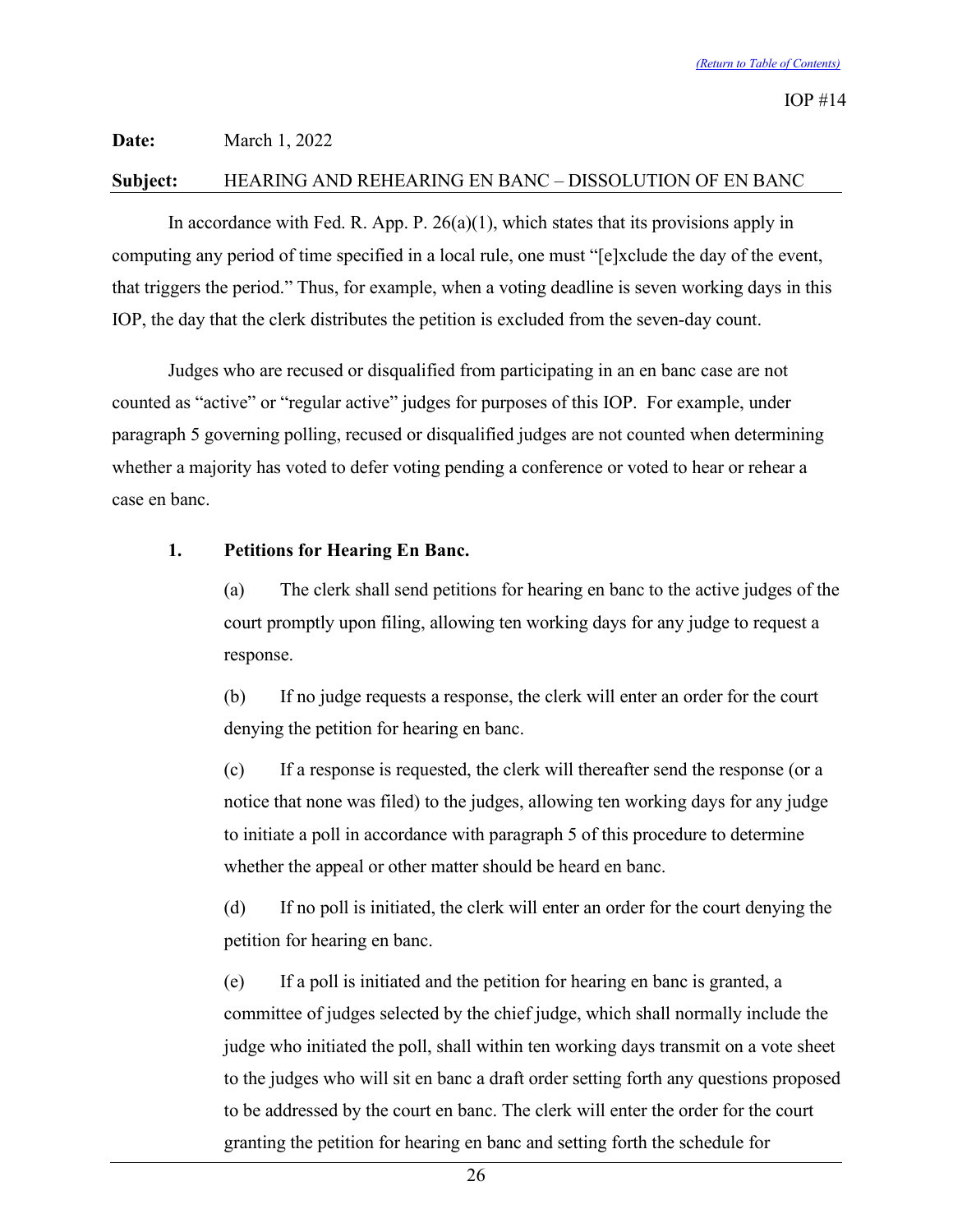additional briefing, if any, by the parties and by amici curiae, and for oral argument, and any questions the court may wish the parties and amici to address.

(f) If a poll is initiated and the petition for hearing en banc is denied, and there are no dissenting votes or a judge votes to dissent without opinion, the clerk will enter an order for the court:

- (i) Advising that a poll was conducted, and
- (ii) Denying the petition for hearing en banc, noting thereon any dissenting votes that may have been directed.

If a judge indicates on an en banc poll sheet that he or she intends to file a separate opinion regarding the denial of an en banc action, then within six working days after the poll deadline ends, the judge will transmit his or her opinion to the other judges. No later than three working days from the end of that six-day period, if a separate opinion is transmitted, any other judge may transmit a separate opinion. Six working days after that three-day period, an order of the court and any separate opinions will be transmitted for issuance. The clerk will enter an order for the court:

- (i) Advising that a poll was conducted,
- (ii) Denying the petition for hearing en banc, and
- (iii) Attaching the opinion(s).

If no opinion is transmitted within six working days after the poll deadline ends, then the clerk, unless otherwise ordered by the chief judge, will enter an order for the court:

- (i) Advising that a poll was conducted,
- (ii) Denying the petition for hearing en banc, and
- (iii) Advising that an opinion will follow.

# **2. Petitions for Rehearing En Banc.**

(a) Action on a petition for rehearing en banc that is part of a combined petition for panel rehearing and rehearing en banc will be deferred until the panel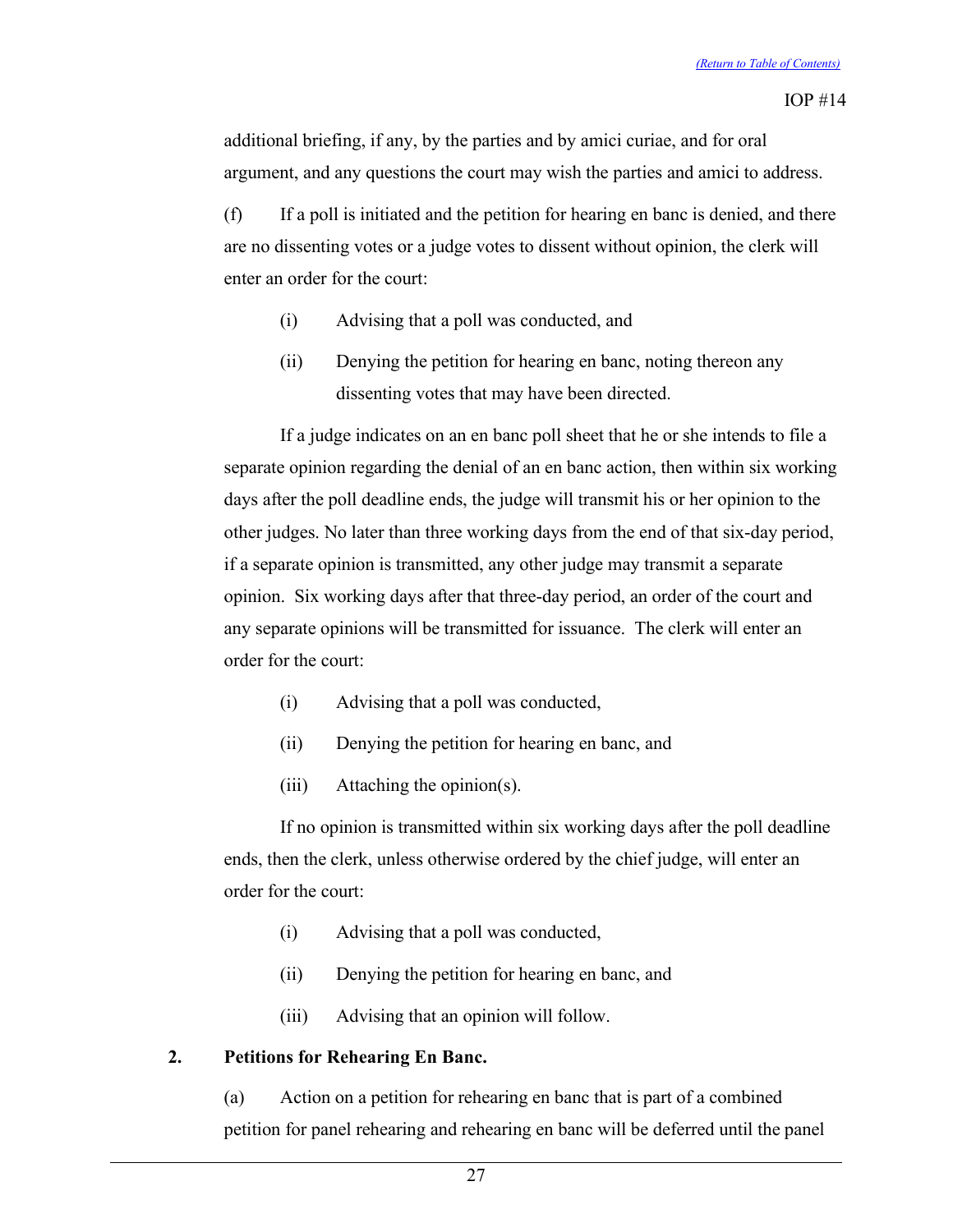has acted on the petition for rehearing. A petition for rehearing en banc that is not combined with a petition for panel rehearing will be presumed to request relief that can be granted by the panel that heard the appeal; consequently, the clerk will send the petition for rehearing en banc promptly upon filing first to the panel in accordance with IOP #12, paragraph 1(b), and action on the petition for rehearing en banc will be deferred until the panel has had the opportunity to grant the relief requested. If the panel either takes no action or grants less than all of the relief requested, the clerk shall send both the combined petition and any response considered by the panel to the active judges of the court and to any judge who was a member of the panel that heard the appeal or other matter but is not an active judge of the court, allowing ten working days for any of these judges to request a response to the petition for rehearing en banc. If the panel affirmatively determines to take no action on the petition before the review period has expired, the panel is encouraged to notify the clerk that the petition may be sent to the full court for its review without waiting for the ten working days to pass.

(b) If no judge requests a response, the clerk will enter an order for the court denying the petition for rehearing en banc.

(c) When a response is requested and filed or the time for filing the requested response has passed without one having been filed, the clerk will send the response or a notice that none was filed to the judges, allowing ten working days for any active or panel judge to initiate a poll in accordance with paragraph 5 of this IOP to determine whether the appeal or other matter should be reheard en banc.

(d) If no judge initiates a poll, the clerk will enter an order for the court denying the petition for rehearing en banc.

(e) At any time a majority of the panel members wish to make major substantive changes to an issued decision or otherwise give further consideration to a petition before a majority of the active judges who are eligible to participate vote to grant a petition for rehearing en banc, the panel shall inform the en banc court that the panel wishes to take the petition back for further action. Upon such notice, any pending poll will be withdrawn. The panel shall expeditiously inform the full court of any such action on the petition, and if the panel grants less than all

28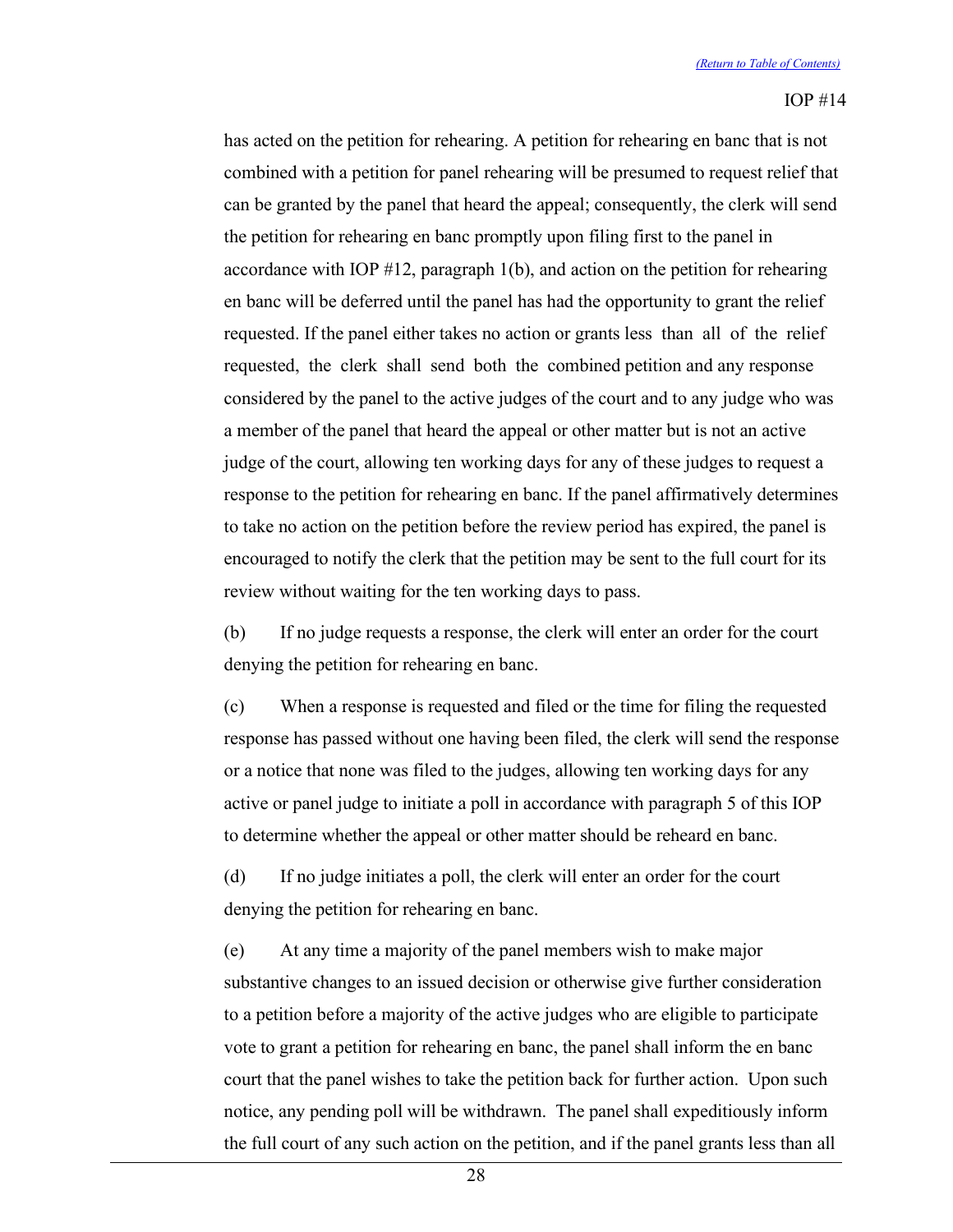of the relief requested, any judge may request a response to the petition for rehearing en banc or a poll within 10 business days of the panel's notification to the full court.

(f) If a poll is initiated and the petition for rehearing en banc is granted, a committee of judges appointed by the chief judge, which normally will include the judge who initiated the poll, shall within ten working days transmit on a vote sheet to the judges who will sit en banc an order setting forth the questions proposed to be addressed by the court en banc. The clerk will enter the order for the court granting the petition for rehearing en banc and setting forth the schedule for additional briefing by the parties and by amici curiae and for additional oral argument, if any, and any questions the court may wish the parties and amici to address. Notice shall be given that the court en banc shall consist of all circuit judges in regular active service who are not recused or disqualified and any senior circuit judge of the court who participated in the decision of the panel and elects to sit, in accordance with the provisions of 28 U.S.C. § 46(c).

(g) If a poll is initiated and the petition for rehearing en banc is denied, and there are no dissenting votes or a judge votes to dissent without opinion, the clerk will enter an order for the court:

- (i) Advising that a poll was conducted, and
- (ii) Denying the petition for rehearing en banc, noting thereon any dissenting votes that may have been directed.

If a judge indicates on an en banc poll sheet that he or she intends to file a separate opinion regarding the denial of an en banc action, then within six working days after the poll deadline ends, the judge will transmit his or her opinion to the other judges. No later than three working days from the end of that six-day period, if a separate opinion is transmitted, any other judge may transmit a separate opinion. Six working days after that three-day period, an order of the court and any separate opinions will be transmitted for issuance. The clerk will enter an order for the court:

(i) Advising that a poll was conducted,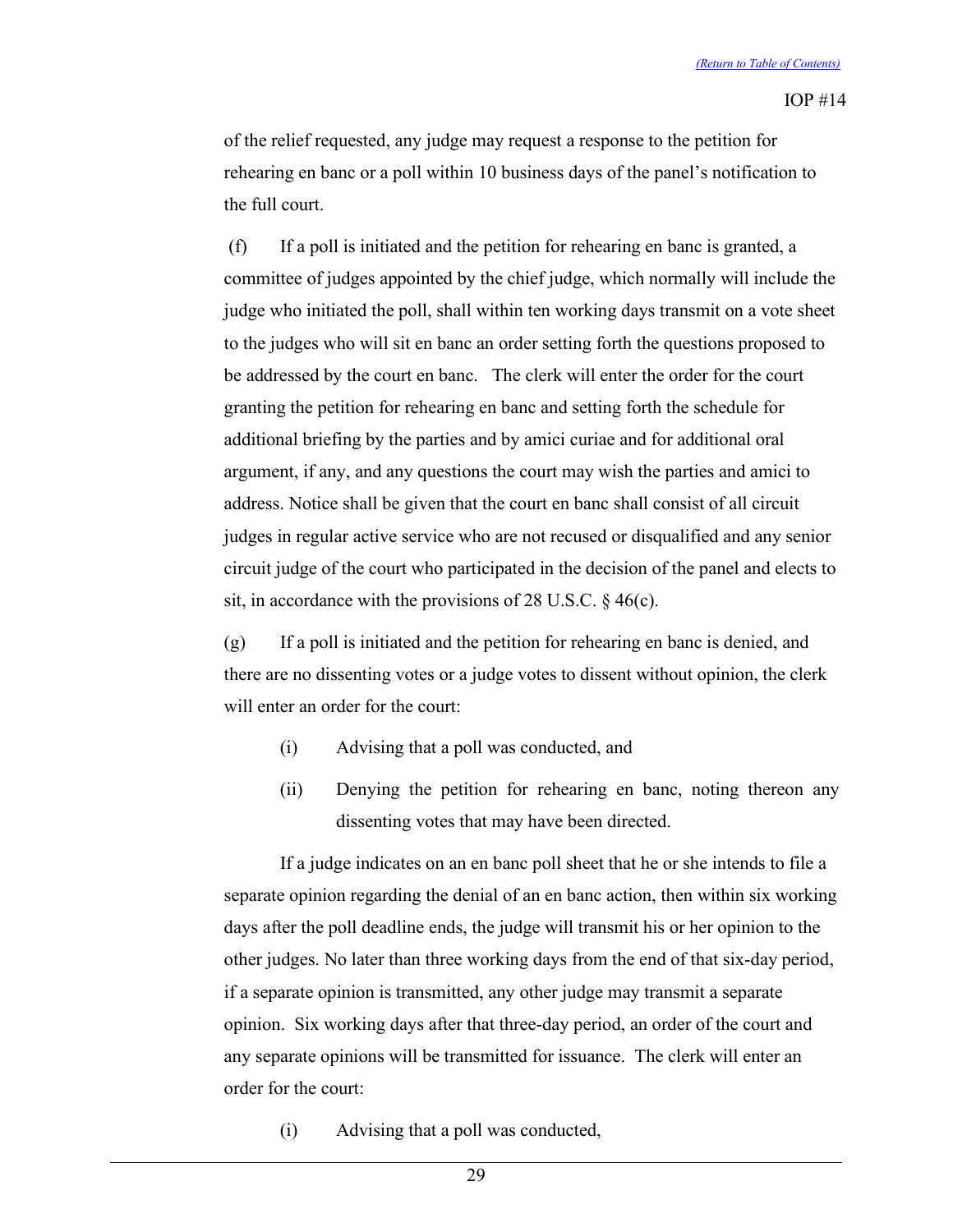- (ii) Denying the petition for rehearing en banc, and
- (iii) Attaching the opinion(s).

If no opinion is transmitted within six working days after the poll deadline ends, then the clerk, unless otherwise ordered by the chief judge, will enter an order for the court:

- (i) Advising that a poll was conducted,
- (ii) Denying the petition for rehearing en banc, and
- (iii) Advising that an opinion will follow.

#### **3. Sua Sponte Requests for Hearing En Banc.**

Hearing en banc following hearing by a panel of judges, but before the entry of judgment and opinion(s) by the panel, may be ordered sua sponte.

(a) During the circulation period to the court before precedential opinions are issued, any active judge may initiate a poll in accordance with paragraph 5 of this IOP. The request for a poll should ordinarily be accompanied by a memorandum of reasons supporting the sua sponte request for hearing en banc or adopting the dissenting or concurring opinion of a judge on the panel.

(b) During the time for polling or awaiting a conference, the panel judgment and opinion(s) shall automatically be withheld for filing.

(c) If the sua sponte request for hearing en banc is granted, a committee of judges appointed by the chief judge, which normally shall include the judge who initiated the poll, shall within ten working days transmit on a vote sheet to the judges who will sit en banc an order setting forth the questions proposed to be addressed by the court en banc. The clerk shall provide notice that a majority of the judges in regular service has acted under 28 U.S.C. § 46 and Fed. R. App. P. 35(a) to order the appeal to be heard en banc, and indicate any questions the court may wish the parties and amici to address. Notice shall be given that the court en banc shall consist of all circuit judges in regular active service who are not recused or disqualified. Additional briefing and oral argument will be ordered as appropriate. If the sua sponte request for hearing en banc is not granted, no order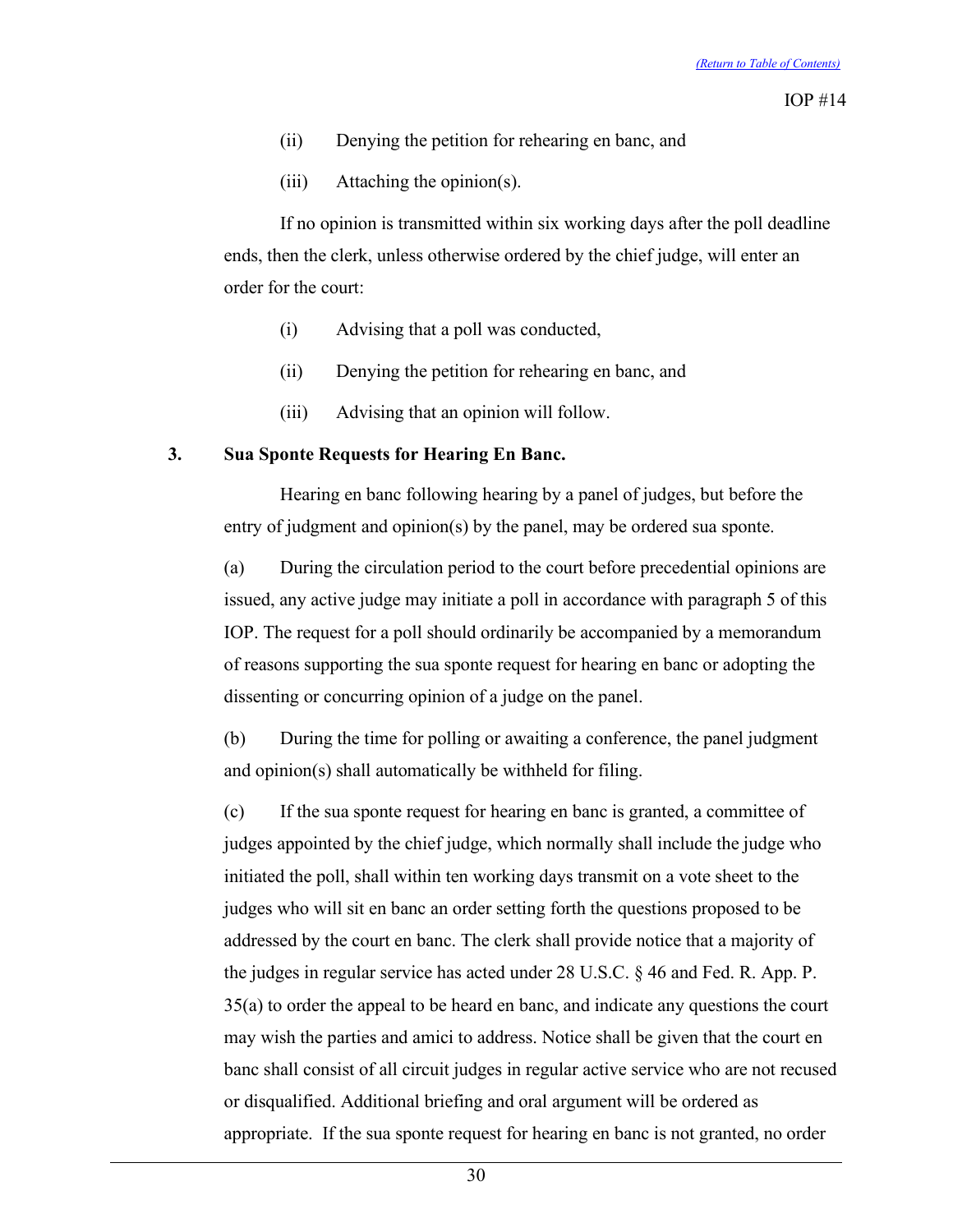will issue on the sua sponte request and the panel's opinion may be issued in due course.

### **4. Sua Sponte Requests for Rehearing En Banc.**

Rehearing en banc following issuance of a precedential opinion may be ordered sua sponte in the absence of a petition for rehearing en banc filed by a party.

(a) When no petition for rehearing en banc has been filed in an appeal that has been decided in a precedential opinion, within four working days after the time allowed by the rules for filing a petition for panel rehearing any active judge may initiate a poll in accordance with paragraph 5 of this IOP. The request for a poll ordinarily should be accompanied by a memorandum of reasons supporting the sua sponte request for rehearing en banc or adopting the dissenting or concurring opinion of a judge on the panel. The mandate shall not issue until after the sua sponte request is denied or until after any en banc action is completed.

(b) If the sua sponte request for rehearing en banc is granted, a committee of judges appointed by the chief judge, which normally shall include the judge who initiated the poll, shall within ten working days transmit on a vote sheet to the judges who will sit en banc an order setting forth the questions proposed to be addressed by the court en banc. The clerk shall provide notice that a majority of the judges in regular active service has acted under 28 U.S.C.  $\S$  46(c) and Fed. R. App. P. 35(a) to order the appeal to be heard en banc, enter an order for the court vacating the judgment and withdrawing the opinion(s) filed by the panel that heard the appeal, and indicate any questions the court may wish the parties and amici to address. Notice shall be given that the en banc panel shall include all circuit judges in regular active service who are not recused or disqualified and any senior circuit judge of the circuit who participated in the decision of the panel and elects to sit, in accordance with the provisions of 28 U.S.C. § 46(c). Additional briefing and oral argument will be ordered as appropriate.

(c) If a sua sponte request for rehearing en banc is denied, and there are no dissenting votes or a judge votes to dissent without opinion, the clerk will enter an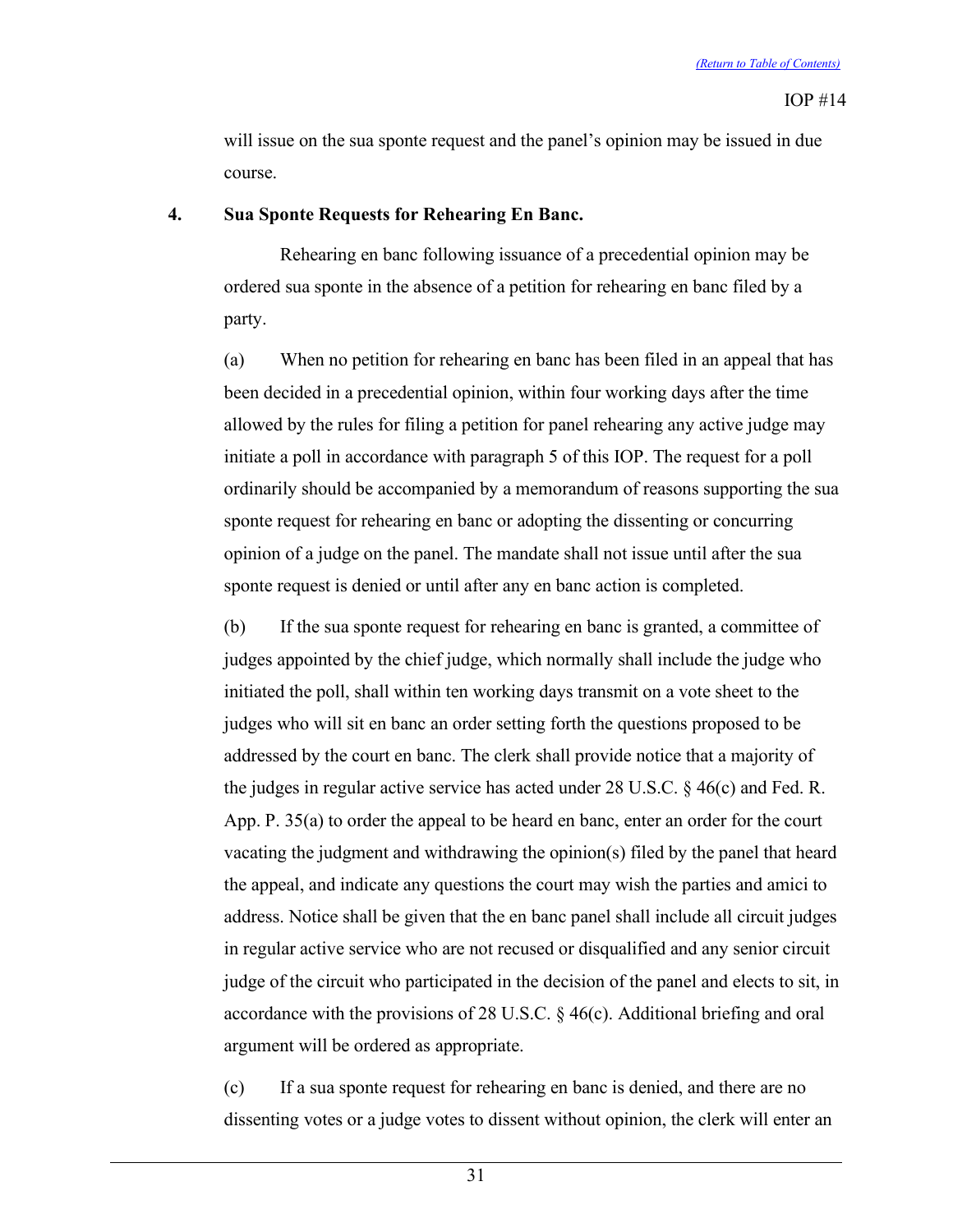order for the court advising that a poll of judges in regular active service whether to rehear the appeal was conducted at the request of an active judge, but failed of a majority, noting thereon any dissenting votes that may have been directed. If a judge indicates on an en banc poll sheet that he or she intends to file a separate opinion regarding the denial of an en banc action, then within six working days after the poll deadline ends, the judge will transmit his or her opinion to the other judges. No later than three working days from the end of that six-day period, if a separate opinion is transmitted, any other judge may transmit a separate opinion. Six working days after that three-day period, an order of the court and any separate opinions will be transmitted for issuance. The clerk will enter an order for the court:

- (i) Advising that a poll was conducted,
- (ii) Denying the request for rehearing en banc, and
- (iii) Attaching the opinion(s).

If no opinion is transmitted within six working days after the poll deadline ends, then the clerk, unless otherwise ordered by the chief judge, will enter an order for the court:

- (i) Advising that a poll was conducted,
- (ii) Denying the request for rehearing en banc, and
- (iii) Advising that an opinion will follow.
- **5. Poll.**

(a) A poll is initiated by a judge or a panel of judges requesting the chief judge to poll the active judges on a petition for hearing or rehearing en banc of a party or sua sponte. When a poll is requested, the chief judge shall distribute an en banc ballot containing these choices:

- (i) To deny en banc review.
- (ii) To hear or rehear the appeal en banc.
- (iii) To defer voting pending a conference of the judges.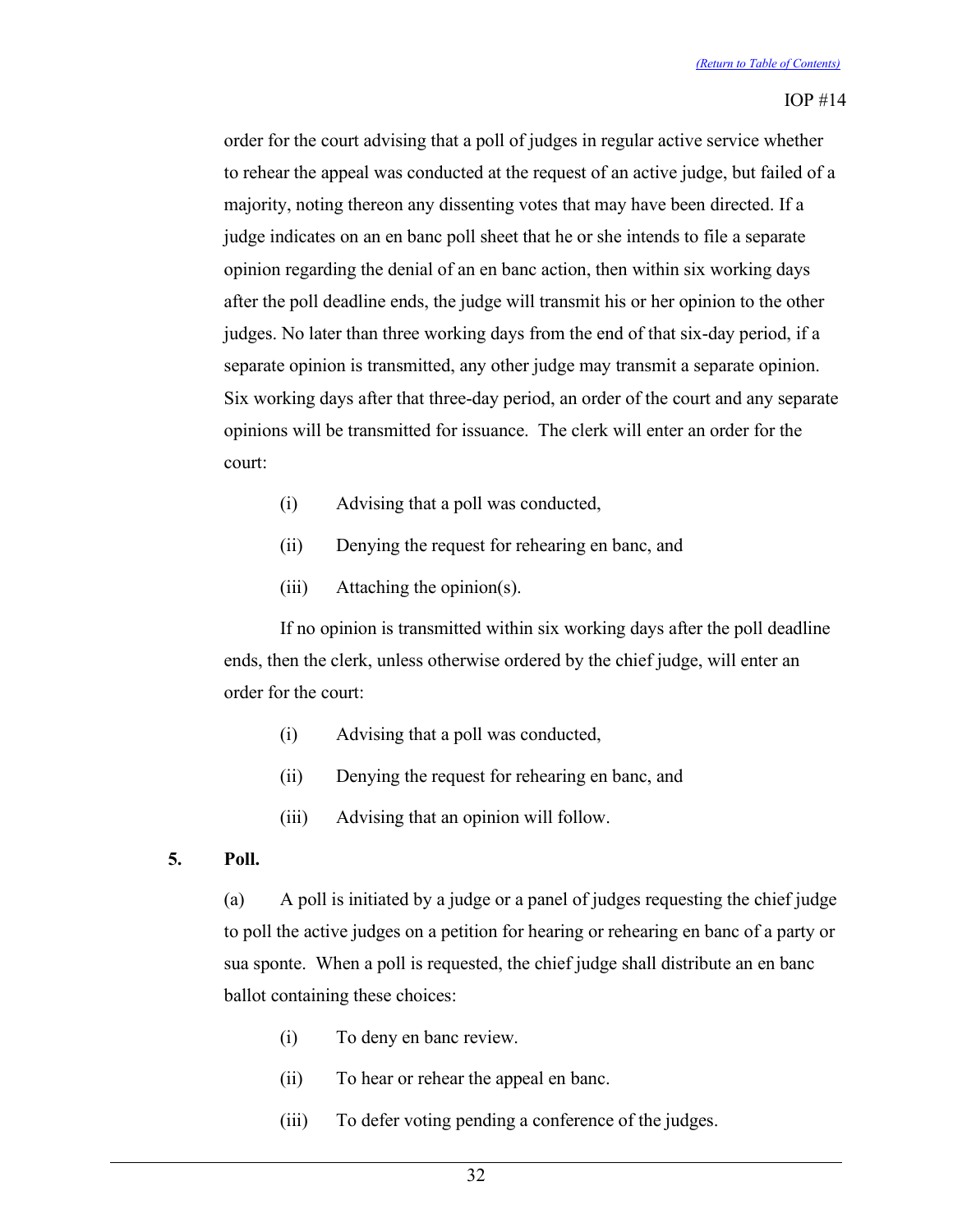For sua sponte suggestions, the chief judge also will distribute any memoranda accompanying a judge's request for a poll. Copies of the certificates of interest filed in the matter shall accompany the distribution if they have not previously been circulated with the en banc suggestion of a party.

If the chief judge fails to distribute the ballots within six working days following the request for a poll, the requesting judge may conduct the poll.

(b) The judges will adhere strictly to the period for polling. The voting period will begin on the third working day following the date of distribution of the ballot. The polling shall end at 5:30 p.m. on the tenth working day following the date of distribution of the ballot, and ballots received in the office of the chief judge thereafter shall not be counted.

(c) The poll results shall be tallied and announced. When the time for balloting closes, the chief judge shall promptly tally the ballots and notify the court of the results of the poll. If a majority either votes against en banc review or fails to vote, the poll fails and the petition, if any, is denied. If a majority votes to hear or rehear the appeal en banc, the poll passes and the petition, if any, is granted. If a majority votes to defer voting pending a conference of judges, the chief judge shall schedule a conference. If less than a majority vote to hear or rehear the appeal en banc or to defer voting pending a conference, but together those votes constitute a majority, the chief judge shall schedule a conference. A judge voting for or against en banc hearing or rehearing may indicate that the vote also shall be counted in the event a postconference poll is conducted.

(d) A postconference poll may be conducted. If a conference is called, and a poll is not conducted at the conference, promptly following the conference the chief judge shall distribute a ballot containing these choices:

- (i) To deny en banc review.
- (ii) To hear or rehear the appeal en banc.

If the chief judge fails to distribute the ballots within four working days following the conference, the requesting judge may conduct the poll.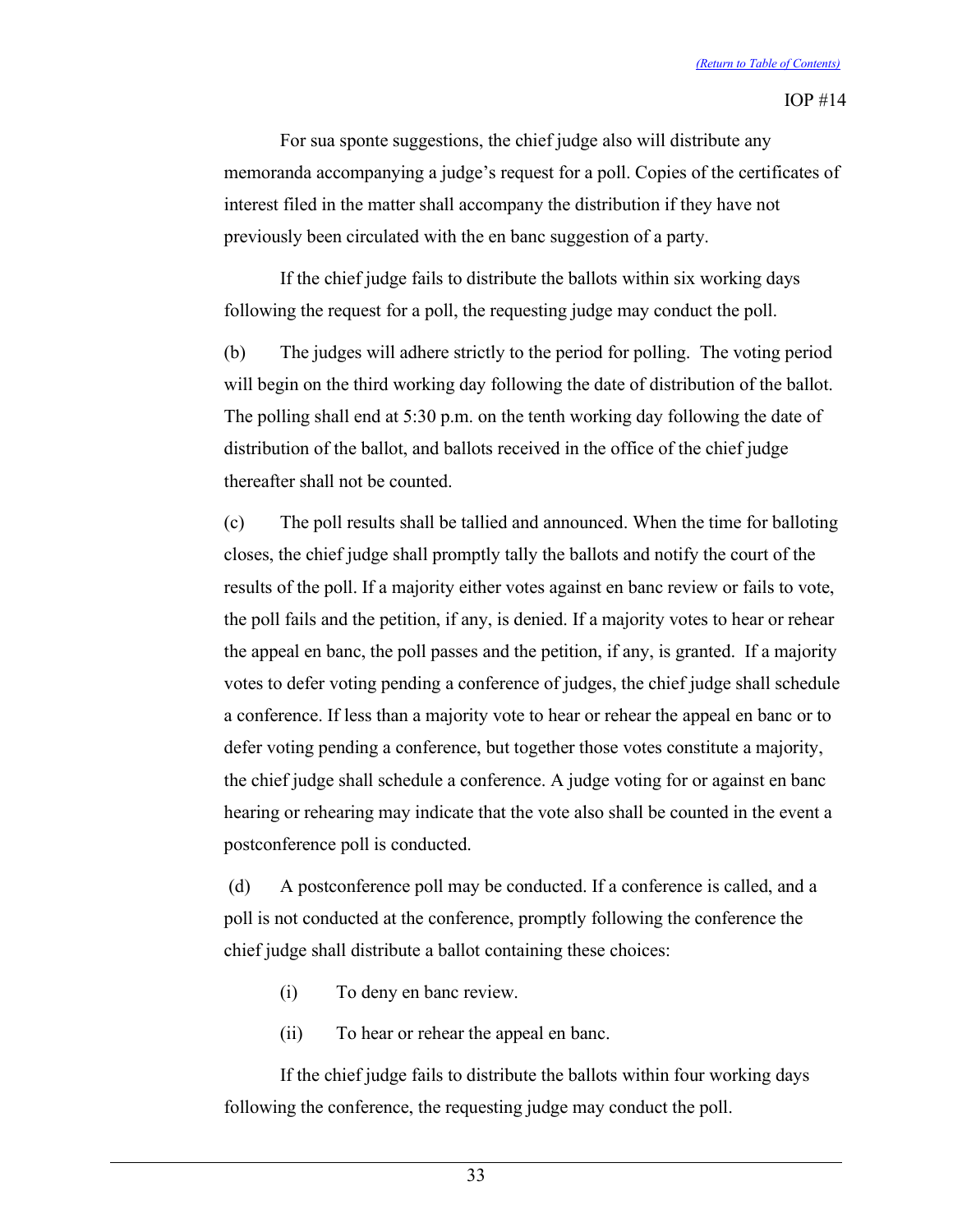(e) The judges will adhere strictly to the period for postconference polling. The postconference polling shall end at 5:30 p.m. on the fourth working day following the date of distribution of the ballot, and ballots received in the office of the chief judge thereafter shall not be counted.

(f) The postconference poll results shall be tallied and announced. When the time for balloting closes, the chief judge shall promptly tally the ballots (including those votes to be carried over from the preconference poll) and notify the court of the results of the post-conference poll. If a majority votes to hear or rehear the appeal en banc, the postconference poll passes and the petition, if any, is granted; otherwise, the poll fails and the petition, if any, is denied.

(g) Multiple polls will not be taken. The initiation of a poll by a judge or judges terminates the period for requesting a poll. Thereafter, other judges may circulate memoranda supporting or opposing en banc hearing or rehearing during the balloting period.

## **6. Extension of Six Working Days Upon Request.**

A judge entitled to request or to participate in an en banc or dissolution poll may extend any time set forth in this procedure, except for the deadline in paragraph 4(a) of this procedure, by six working days upon sending a notice to the chief judge received before 5:30 p.m. on the final day for action, with copies to other participating judges. The notice extends that time for all judges. Only one such extension is permitted for any period of action.

#### **7. Composition of En Banc Court.**

In any case in which en banc hearing or rehearing is granted, and subject to any recusal or disqualification, pursuant to 28 U.S.C. § 46(c) the en banc court shall consist of all active judges, except that a senior judge shall be eligible to participate as a member of an en banc court reviewing a decision of a panel of which that judge was a member. Additionally, pursuant to 28 U.S.C.  $\S$  46(c) a senior judge may continue to participate in the decision of a case that was heard or reheard by the court en banc at the time when that judge was in regular active service. Any new judge joining the court after a case is heard or reheard en banc,

34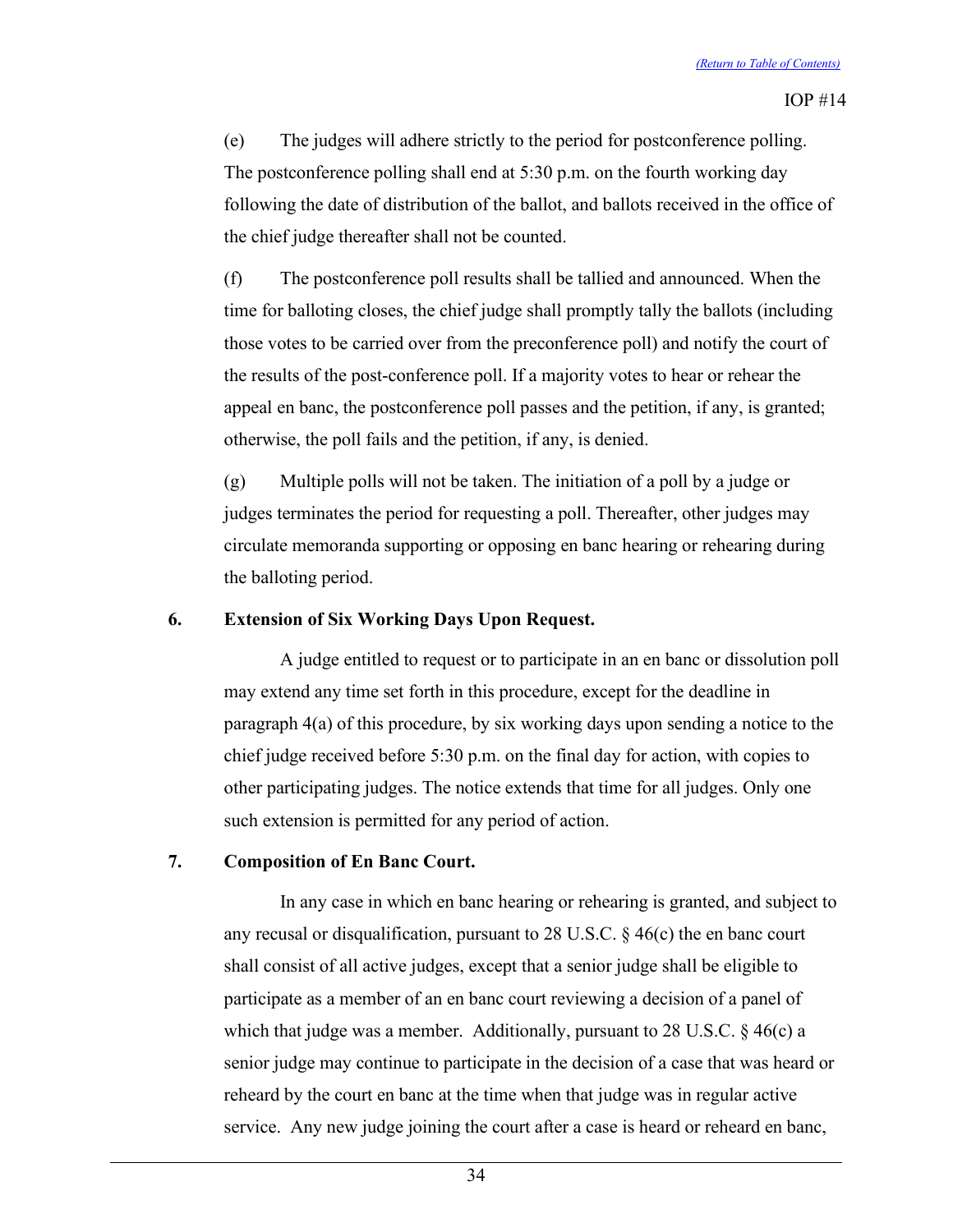but before issuance of the en banc decision, shall be eligible to participate in the decision as a member of the en banc court. A judge joining the court after a case is heard or reheard en banc but before issuance of the en banc decision shall promptly inform the members of the en banc court of his or her choice whether to participate in the court's en banc decision.

### **8. Petitions to Hear or Rehear Motions or Other Non-Merits Matters En Banc.**

A petition that a motion or other matter not involving the merits of the case should be determined by the court en banc will not be circulated to the judges in regular active service until the underlying motion or matter has been acted upon by a motions or merits panel, as appropriate, but if the panel grants the entire relief requested, the petition shall be deemed moot.

### **9. Sua Sponte Petitions for Dissolution of En Banc Status.**

(a) Dissolution of en banc status may be ordered any time before filing or entry of a judgment and opinion(s) by the en banc court or, in the case of a remand by the Supreme Court to the en banc court, any time before filing or entry of a judgment and opinion(s) after remand.

(b) Any active judge who voted to grant a petition for hearing or rehearing en banc may initiate a dissolution poll by transmitting a request for dissolution of the en banc poll to the chief judge. The request for a dissolution poll should ordinarily be accompanied by a memorandum of reasons supporting the petition for dissolution of en banc status.

(c) After a judge has initiated a dissolution poll, the en banc judgment and opinion(s) will automatically be withheld for filing or entry until the petition for dissolution of en banc status is granted or denied.

(d) When a poll is requested, the chief judge will distribute to all of the judges in regular active service a dissolution poll ballot containing these choices:

- (i) To retain en banc status;
- (ii) To dissolve the en banc court and refer the case to a panel; or
- (iii) To defer voting pending a conference of judges.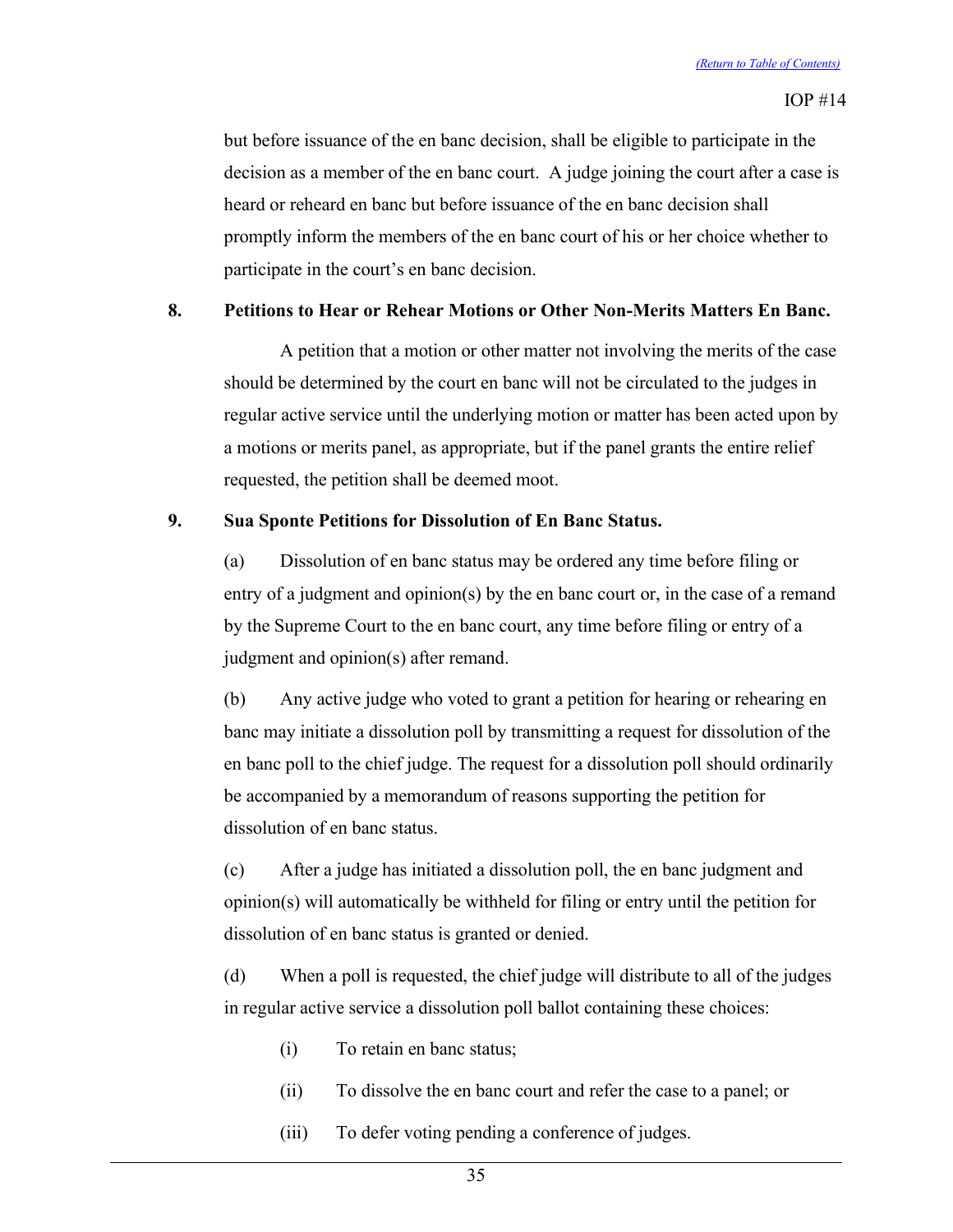If the chief judge fails to distribute the ballots within six working days following the request for a poll, the requesting judge may conduct the poll. Any judge may circulate memoranda supporting or opposing dissolution during the balloting period.

(e) The polling period ends at 5:30 p.m. on the tenth working day following the date of distribution of the ballot, and ballots received in the office of the chief judge after that time will not be counted.

(f) When the time for balloting closes, the chief judge will promptly tally the ballots and notify the court of the results of the poll. If a majority either votes against dissolution or fails to vote, the poll fails and the petition is denied. If a majority votes to dissolve, the poll passes and the petition for dissolution of en banc status is granted. If a majority votes to defer voting pending a conference of judges, the chief judge will promptly schedule a conference. If less than a majority vote to dissolve and less than a majority vote to defer voting pending a conference, but the votes to dissolve and to defer voting together constitute a majority of votes, the chief judge will schedule a conference.

(g) If a conference is called, and the court does not vote at the conference on the petition, promptly following the conference the chief judge will conduct a postconference poll. The chief judge will distribute a ballot containing these choices:

- (i) To retain en banc status; or
- (ii) To dissolve the en banc court and to refer the case to a panel.

If the chief judge fails to distribute the ballots within four working days following the conference, the requesting judge may request the poll.

(h) A postconference polling period ends at 5:30 p.m. on the fourth working day following the date of distribution of the ballot, and ballots received in the office of the chief judge after that time will not be counted.

(i) When the time for balloting closes, the chief judge will promptly tally the ballots and notify the court of the results of any postconference poll. If a majority votes to dissolve the en banc court, the postconference poll passes and the

36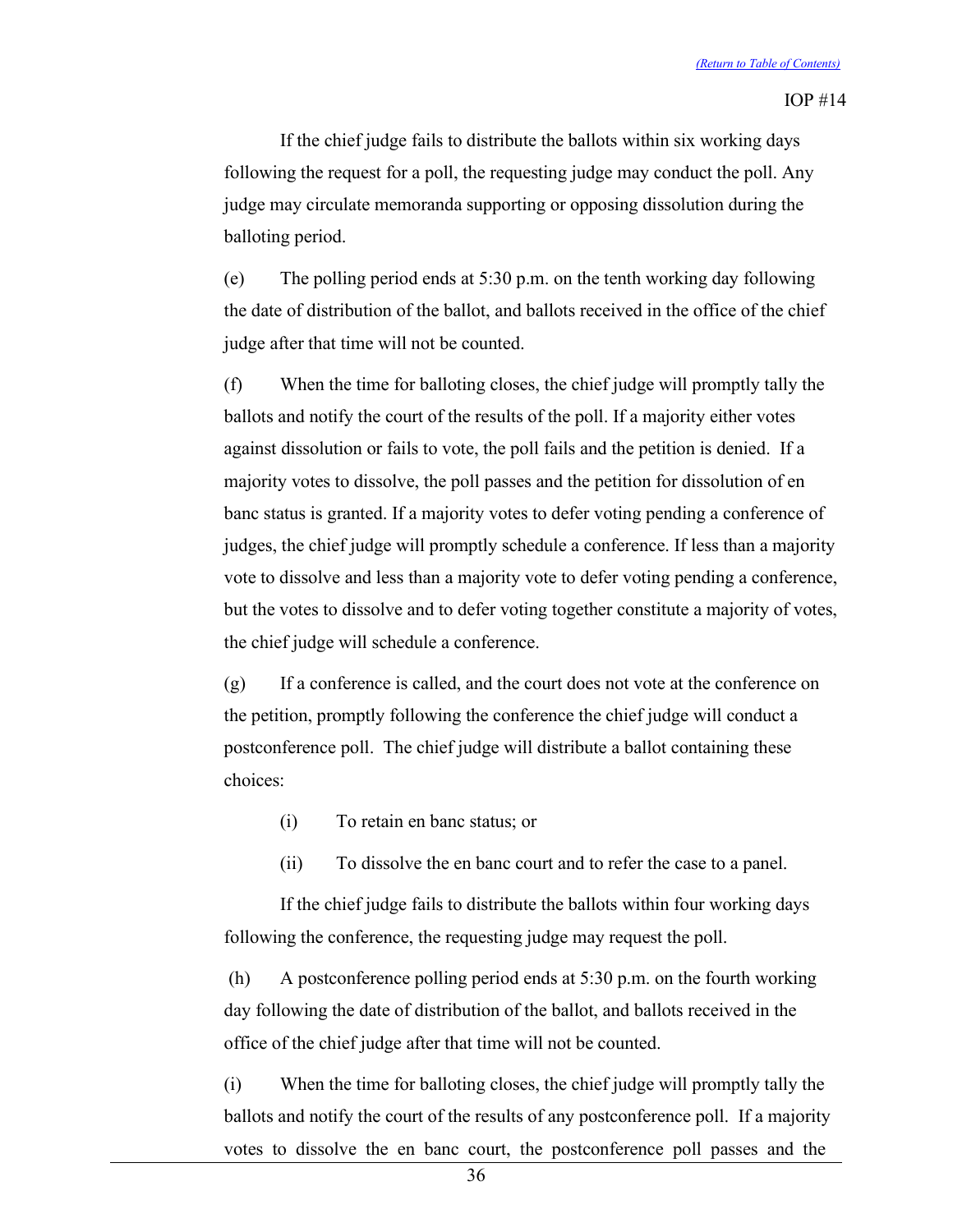petition for dissolution of en banc status is granted; otherwise the poll fails and the petition is denied.

(j) Multiple polls may not be requested or taken. The initiation of a dissolution poll by a judge terminates the period for requesting a poll.

(k) If the sua sponte petition for dissolution of en banc status is granted, the chief judge will distribute to all of the judges in regular active service a vote sheet containing these choices:

- (i) To refer the case to the panel that was initially assigned to the case, if any (or if the original panel cannot be reconstituted, to the remaining judge or judges of that panel and one or two newly selected judges); or
- (ii) To refer the case to a newly selected three-judge panel.

The voting period will end at 5:30 p.m. on the sixth working day following the distribution of the vote sheet, and votes received in the office of the chief judge after that time will not be counted. A majority of votes received will determine the issue.

(l) After these procedures are completed and if the en banc court has determined to dissolve its en banc status, the chief judge will direct the clerk to issue an order giving notice thereof.

#### **10. Recusal.**

A judge wishing to recuse shall upon receiving a petition for hearing or rehearing en banc or upon receiving a ballot for a sua sponte en banc poll or a dissolution poll promptly notify the court of his or her recusal.

#### **11. Remands to Panel.**

If the en banc court returns the case to the panel to address additional issues, the court may enter the en banc opinion and any panel opinion simultaneously, or it may enter the en banc opinion separately, before the panel addresses the additional issues. The Clerk's Office at that time shall enter the en banc opinion without a judgment, and the Office shall return the case to the panel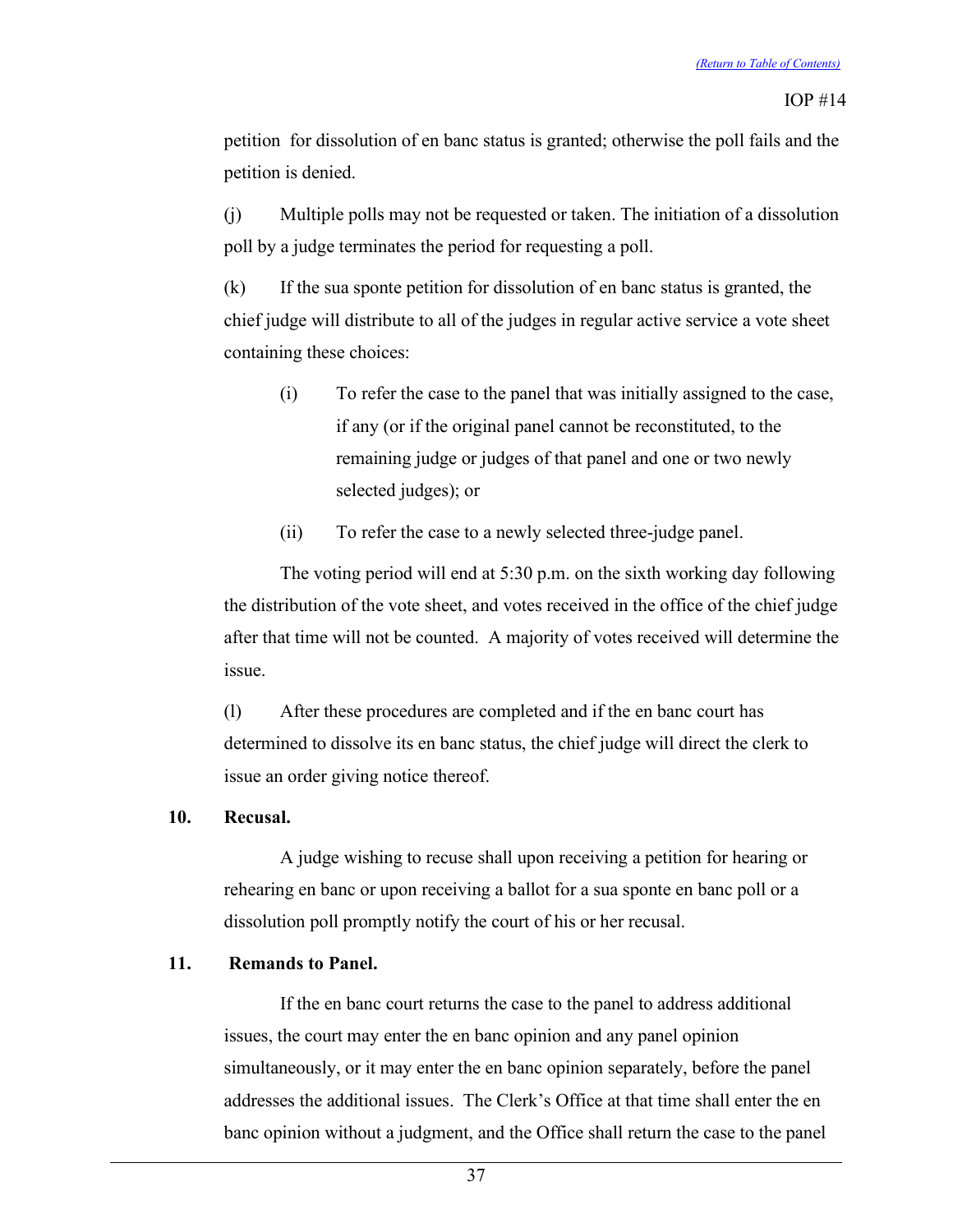for further action. In such a situation, judgment shall be entered when the panel's subsequent opinion is issued.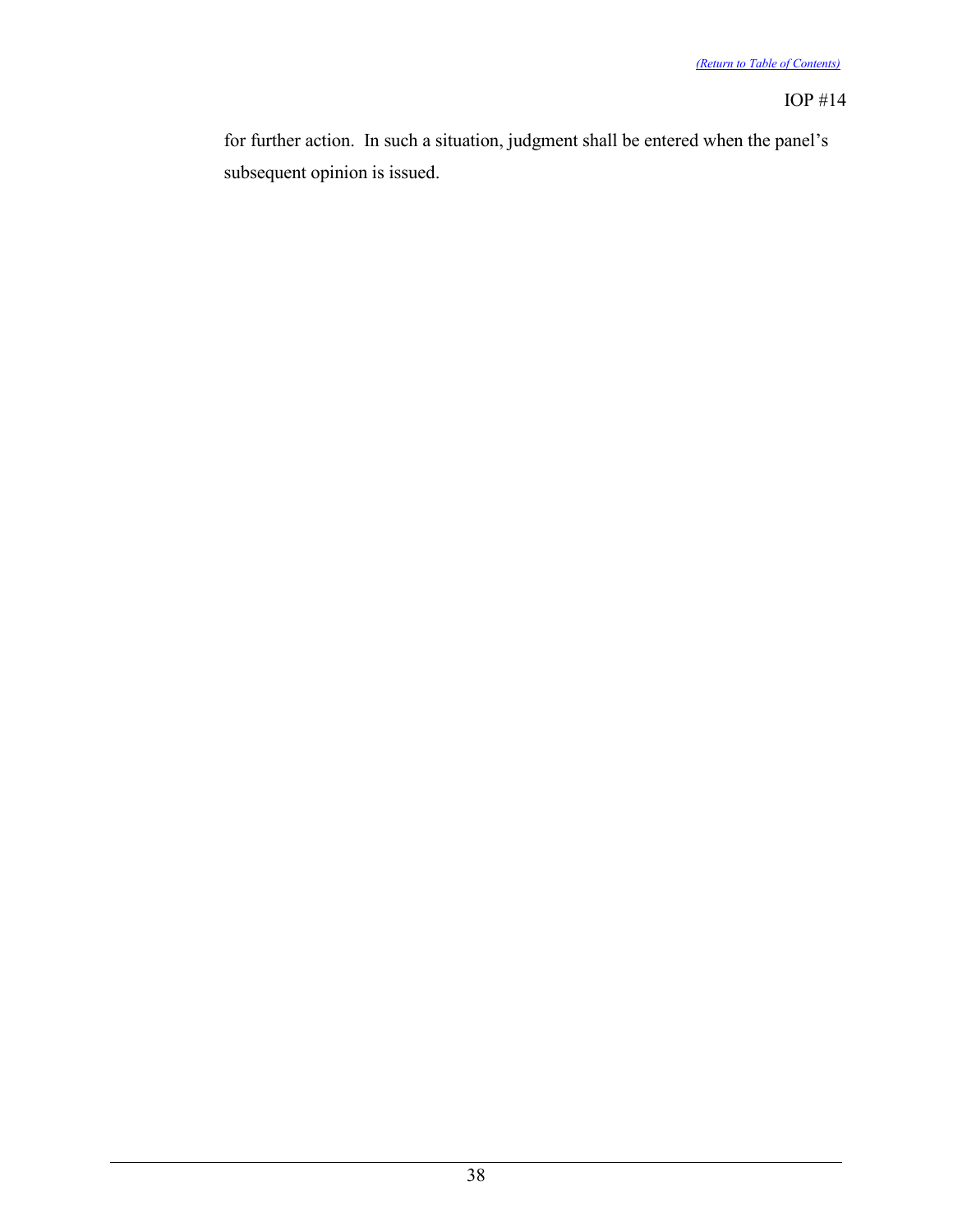**Date:** July 7, 2016

# **Subject:** REMAND FROM THE SUPREME COURT

# <span id="page-41-0"></span>**1. In General.**

A remand from the Supreme Court is referred to the panel or to the en banc court that decided the matter.

# **2. Referral.**

(a) No action will be taken by the court until the clerk receives a certified copy of the judgment from the clerk of the Supreme Court. Upon receipt, the clerk will reopen the case under the original docket number and will transmit a copy of the Supreme Court judgment and opinion to the panel that decided the matter (or if the original panel cannot be reconstituted, the remaining judges of that panel and one or two newly selected judges) or, if the en banc court decided the matter, to the chief judge. For a matter transmitted to a panel, the action judge on the panel shall be the judge who authored the previous majority opinion; in the absence of the authoring judge, the action judge shall be the most senior active judge on the panel. If no judge from the original panel that decided the matter is available, the case will be referred to a newly selected three-judge panel.

(b) In a case in which a matter is referred to the en banc court, the en banc court may, by a majority vote of the active judges:

- (i) Retain the case,
- (ii) Refer the case to the panel that decided the case initially (or to the remaining judges of that panel and one or two newly selected judges), or
- (iii) Refer the case to a newly selected three-judge panel.

# **3. Action by the Court.**

The en banc court or the panel may require the parties to file statements of their positions regarding the action to be taken by the court on remand. The en banc court or the panel may require additional briefs, schedule oral argument,